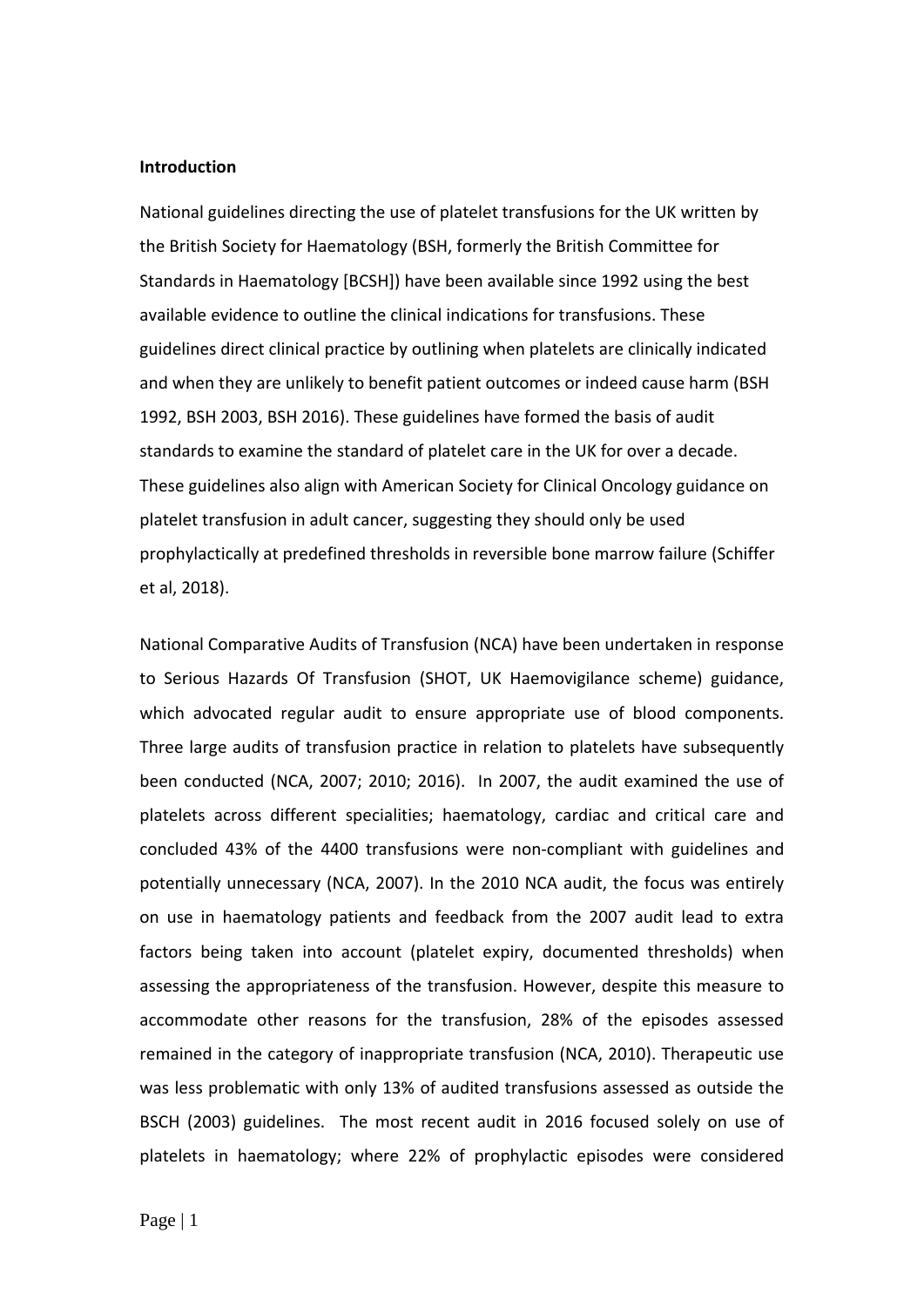inappropriate (NCA, 2016). This demonstrates an improvement in practice over the last decade but there is still room for further changes in practice.

The implication arising from these audits centres on patients receiving unnecessary platelet transfusions and the clinical consequences are multifold. A reported drop in new donors of 40% over the past decade (National Health Service Blood and Transplant [NHSBT], 2015) ultimately risks supply not meeting the increasing demand. Although it is recognised that the main pressure on demand does not necessarily stem from inappropriate use (Estcourt, 2014), rather from broader changes in aging populations and treatment modalities (BSH, 2016). However as the numbers of transfusions increase the percentage of inappropriate transfusions given (accounting for 22% of all transfusions) remains and therefore continues to contribute to the pressure of demand.

The risks of receiving transfusions are well documented and include: acute transfusion reactions; allergic and anaphylactic reactions with varying degrees of patient morbidity (Serious Hazards Of Transfusion [SHOT] 1996; 2019). They are also a cause of Transfusion Related Acute Lung Injury (TRALI) and Transfusion Transmitted Infection (TTI) (Blumberg et al, 2010; Estcourt et al, 2011; Estcourt et al, 2012; Murphy et al, 2013). Transfusion practice guidance has focused on administration of sufficient platelets to optimize patient outcomes while avoiding unnecessary transfusions, in relation to the aforementioned risks (Kaufman et al, 2015).

Previous studies have focused on interventions designed to change transfusion decision behaviour and evaluated their subsequent outcomes on transfusion practice (McCullough, 1988; Rosen, 1992; Lam et al, 1997; Tinmouth, 2005). A systematic review noted a range of behavioural interventions designed to influence transfusion behaviour (including red cells and other blood components) failed to have a sustained effect on platelet transfusions remain inconclusive (Tinmouth, 2005). Complex conditions were posited as a possible reason for inability to produce sustained change (McCullough 1988).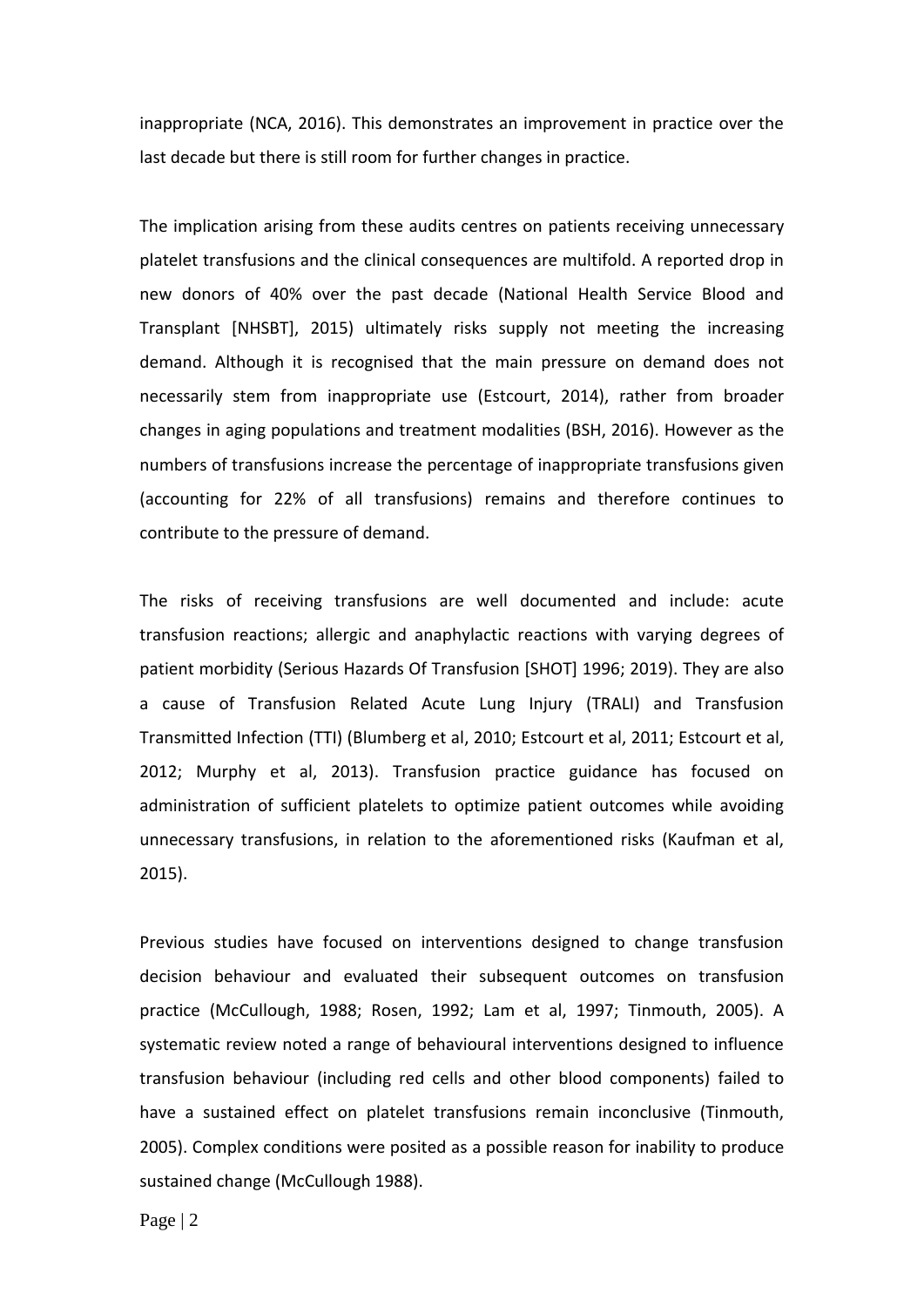Transfusion knowledge in relation to anaemia has been suggested as socialisation in practice as opposed to formal education (Bishop et al 2011). Anaemia was deemed low on the list of clinical priorities, and red cell transfusion decisions were characterised by uncertainty and the decision to transfuse on one clinical parameter, the haemoglobin result (Bishop et al 2011). This concept is arguably transferable to platelet transfusions where there are often areas of uncertainty in the decision making, platelet thresholds are used to inform the decision and education can be variable. Transfusion education was found to be inconsistent at undergraduate medical level in several studies (Karp et al 2011, Coffey and Narayan 2013, Graham et al 2017).

Studies where clinicians were interviewed regarding their own '*inappropriate*' use of blood components have noted that it was viewed as a rare event and uncommon in their own practice. (Francis 2009, Rafat 2012, Clinical Excellence Commission [CEC] 2012). 'Inappropriate' was considered by the NCA as anything out with the guidelines (NCA, 2007), and this term has subsequently been assimilated into the literature as an accepted concept. It was seen that individual cases of inappropriate use were not necessarily assessed in any depth to ascertain if all factors had been taken into consideration (CEC 2012). Given the lack of evidence regarding platelet transfusion decisions, the aim of this study was to explore possible factors from a range of perspectives that influence decisions to give prophylactic platelet transfusions, in cases that where the transfusion would have been considered not clinically indicated in audits against guidelines. It was anticipated that this would help inform future strategies to limit unnecessary transfusions.

### **Study**

### **Setting and case background**

The study was conducted across one cancer specialist trust with two hospital sites in the UK. Each site has a transfusion laboratory and platelet ordering is independent of the other (although transfer of platelets does occur to prevent wastage). There is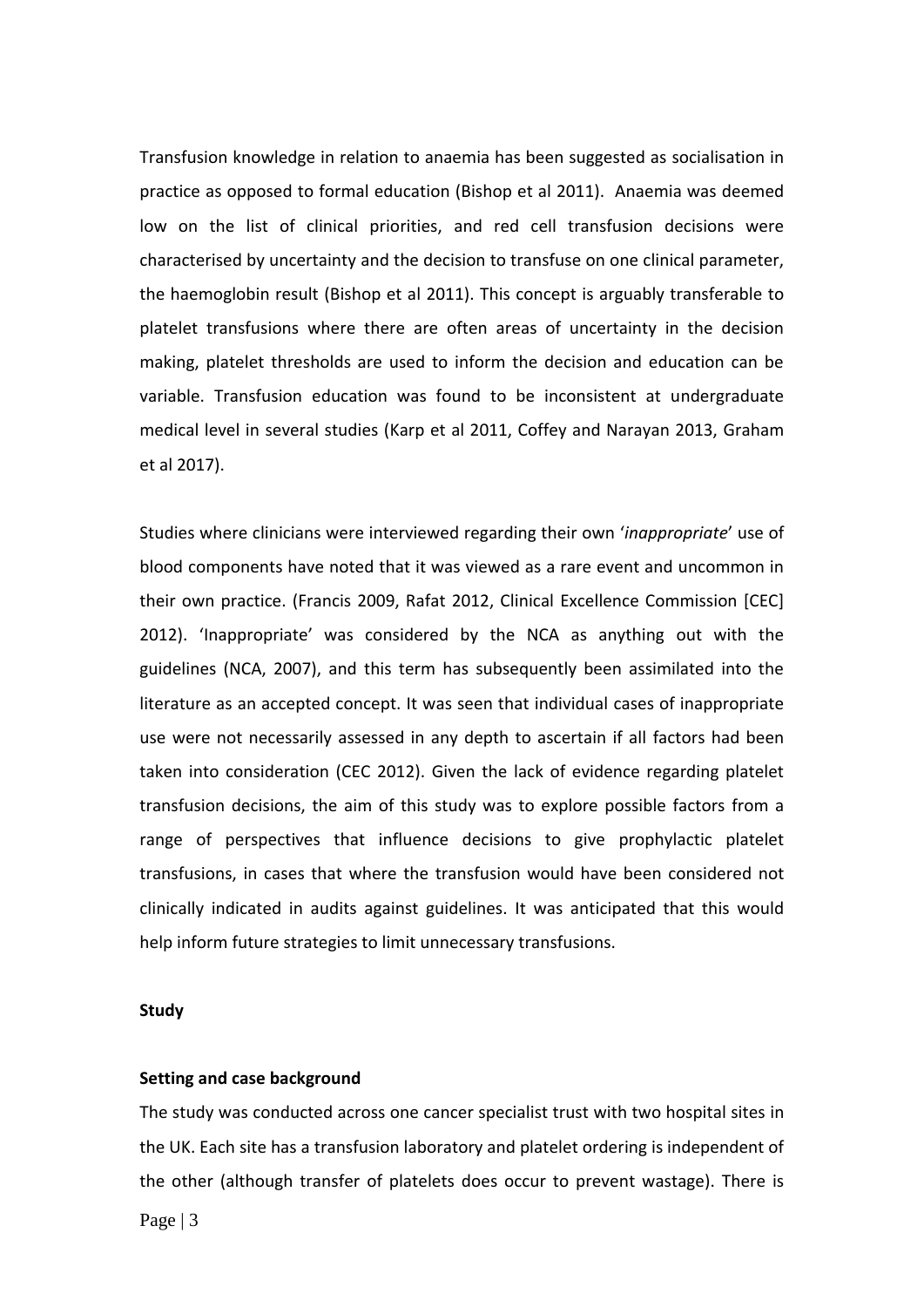variation in the stock holding of platelets. Site one, which is linked to case one reported below, holds up to 12 stock platelets daily, site two (case two) has stock platelets dependent on patient activity, it varies from none to two. 50,000 patients are treated each year in the trust as outpatients or inpatients.

### **Methods**

An instrumental case study approach was undertaken to allow examination of the transfusion episodes in detail and provide broader information and lessons. This approach, linking interviews to a recent case, helps to limit recall bias previously reported in transfusion qualitative interviews (CEC, 2012). Stake (1995) defined instrumental as an approach where the case itself is not the primary importance but rather the platform from which the whole complex phenomenon can be examined. In exploring decisions and factors in transfusion practice, a case study approach, allows a global perspective with data extracted from numerous data sources and therefore helps details and to illuminate decisions (Schramm 1971, cited in Yin 2009 p17). Zucker (2009) highlighted that is it often used as a research approach when no other methodological approach will ascertain the level of description the researcher is trying to obtain. Case studies allow the opportunity to look at the complexity of the actual phenomena, in clinical context, the interplay of factors, while also assimilating evidence from a variety of sources in a systematic way. The study was not designed just to look at knowledge of guidelines but how it is applied in practice and how different factors influence the practice of making a platelet transfusion decision. Propositions were described at the outset in order to identify potential researcher bias and confirmation bias and then analysed in light of key findings as per instrumental case study methods (Supplemental file 1) (Yin, 2009).

Two case studies were carried out in different clinical areas so that impact of clinical context could be compared and contrasted. Case study evidence came from 2 main sources; documentary evidence and the interviews of ten staff (doctors [n=3], nurses [n=4], Biomedical Scientist [BMS] [n=2] and medical laboratory assistants [MLA] [n=1]). Yin (2003) suggests this is an adequate sample for case study methods, when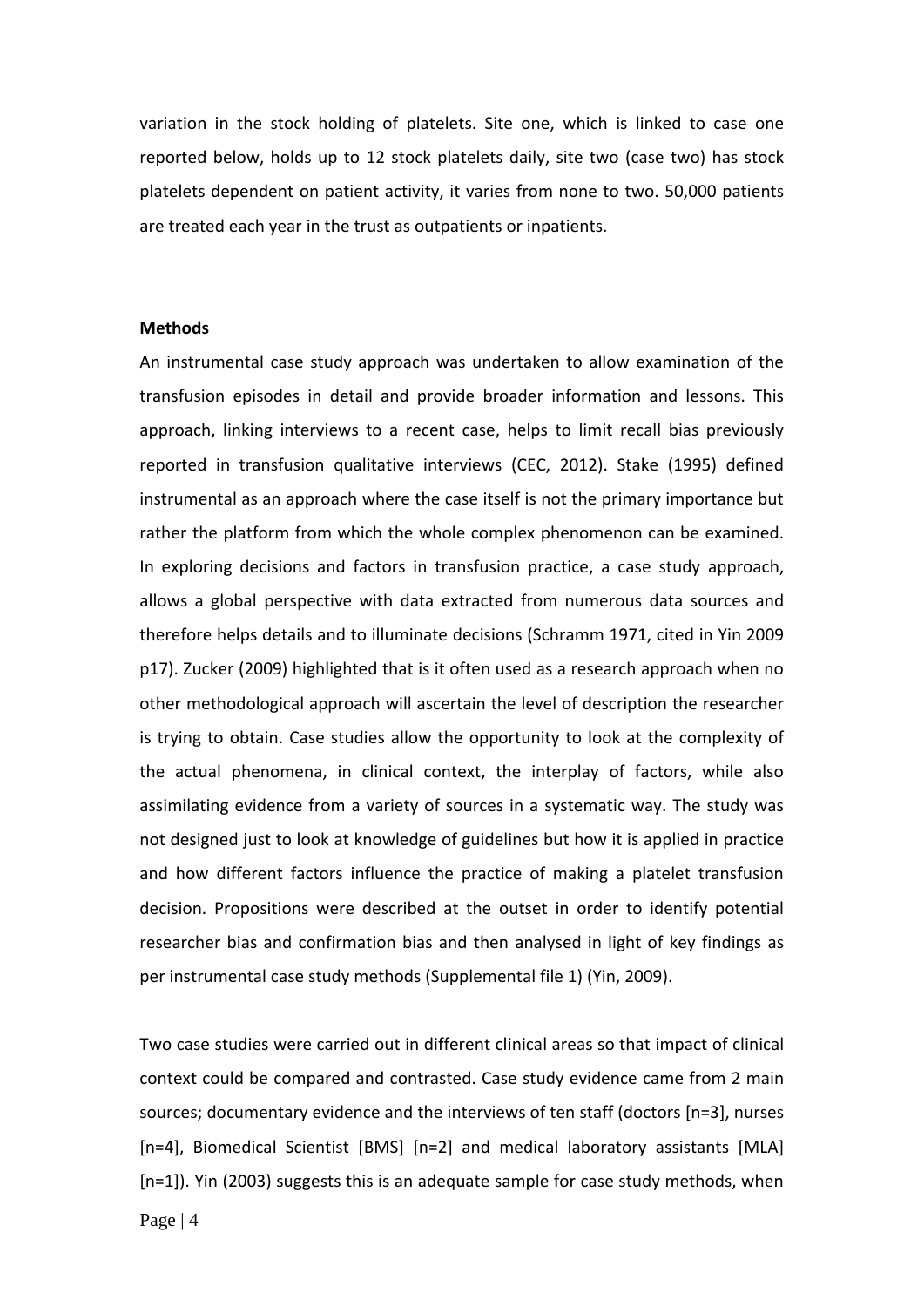combining qualitative data with other data sources. Documentary evidence provided information on patient data; pre and post platelet counts, evidence of blood tests and timings, and documented entries in the patient's medical records related to any transfusion decisions. All documents in relation to the transfusion episode were collated; guidelines, policy and laboratory request forms. Key individuals in clinical areas were asked for local area documents which contained any information on platelets including care plans and local Standard Operating Procedures (SOPs). Interviews were carried out with members of staff who were key stakeholders involved in the platelet transfusion episode. Eligibility criteria for cases to be analysed is outlined in Table 1.

Table 1. Eligibility of case study for analysis

#### **Study approval**

The trust's Committee for Clinical Research reviewed the project and deemed it to be service evaluation, as per HRA (2016) guidance, granting approval on behalf of the trust Research and Development department, therefore no formal additional ethical review was required. Since the service evaluation involved audio-recorded interviews, participating clinicians were given an information sheet and invited to take part. Informed written consent (and verbal processual consent post-interview) was taken for each participant. Interviews were audio-recorded and transcribed verbatim.

### **Case Selection and Data acquisition**

The requests in the laboratory were reviewed until a transfusion episode could be identified that would be defined as inappropriate by the algorithm in the NCA audit. The episodes were selected to examine as many factors as possible, the first case involved decisions for a patient newly diagnosed with leukaemia, and not incrementing with platelet transfusions, and the second case was a longstanding inpatient who had ongoing transfusion support. However, the episodes of care and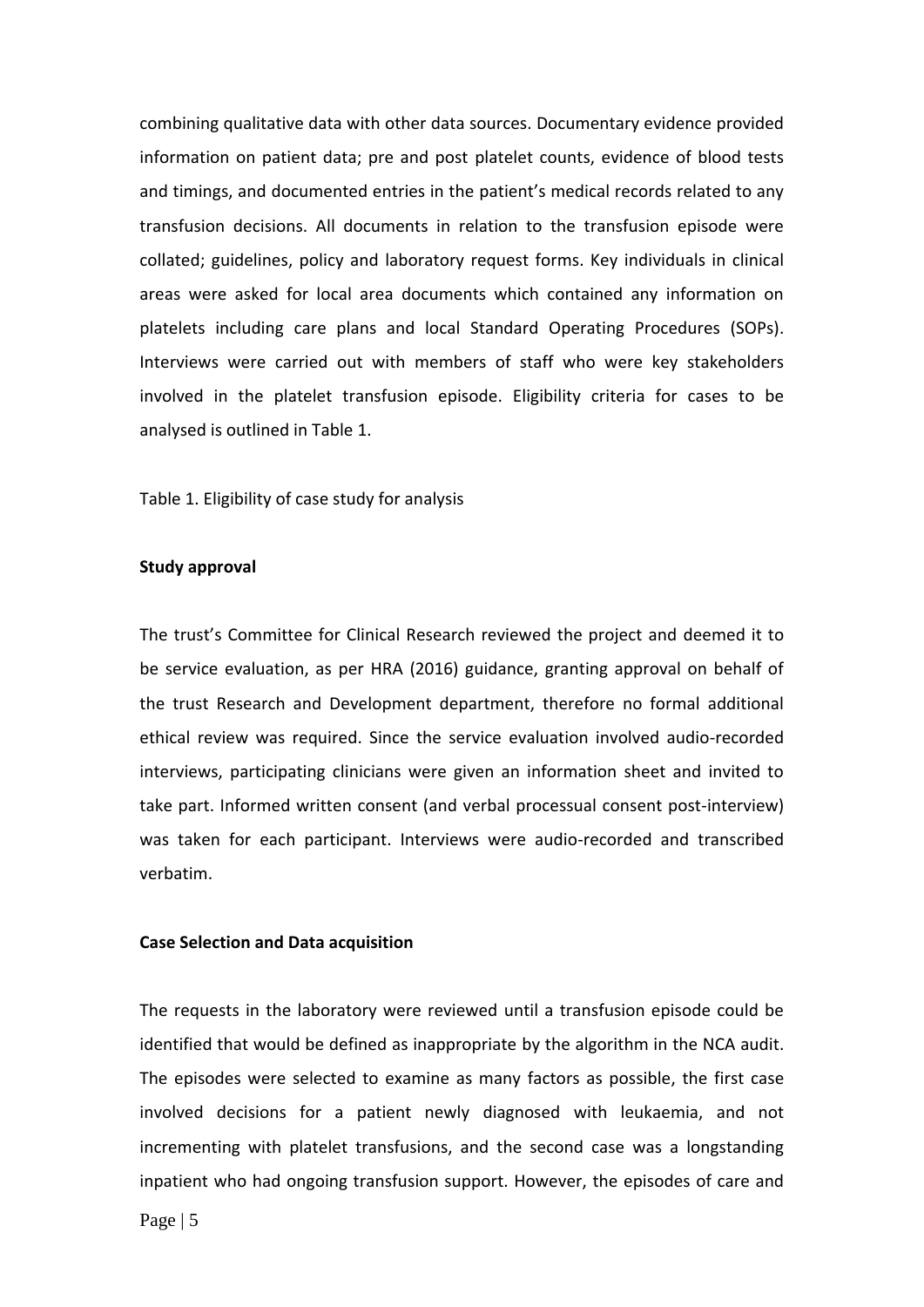decisions were the focus, not patient characteristics. The cases were purposively sampled (critical care unit and haematology unit) in order to provide a clinical contrast. For instrumental case study, cases should have clearly defined boundary, scope and endpoint (Crowe et al, 2011). All staff that were identified as potentially involved in the episode were contacted and invited to interview. All staff that could be contacted (had not been bank or left the trust) agreed to be interviewed. The interviews and analysis were carried out by a transfusion practitioner (WS) with a background in haematology nursing and experience of working with several laboratories and two trusts as a transfusion practitioner. The interviews and analysis were reviewed and overseen by an experienced researcher (NP) who acted as the study lead, but was independent to the clinical practice area.

Themes were generated and developed for each case by exploring all sources of data (interviews and documentation) for an understanding of what was impacting transfusion decisions that were primarily unseen and undocumented in the national audit reports or transfusion literature. The interview transcript analysis was guided by the step by step approach outlined in Braun and Clarke's (2006) Thematic Analysis framework. Patterns and reoccurring salient points affecting decisions were codified and then extrapolated in preliminary themes, what Braun and Clark (2019) term as producing themes. These were refined and agreed by NP and WS in collaboration. Thematic maps (diagram 1) were developed by analysing how the factors interplayed in the decision process. The data from the interviews was subsequently triangulated with the documentary evidence to reach the final themes.

Table 2 outlines the diagnosis and transfusion episode details of each case. Table 3 outlines the documentary evidence of blood result times, platelet count, collection of platelets times from electronic records and assessment of if the transfusion would be out of national guidance.

Table 2: Cases for review Table 3. Documentary evidence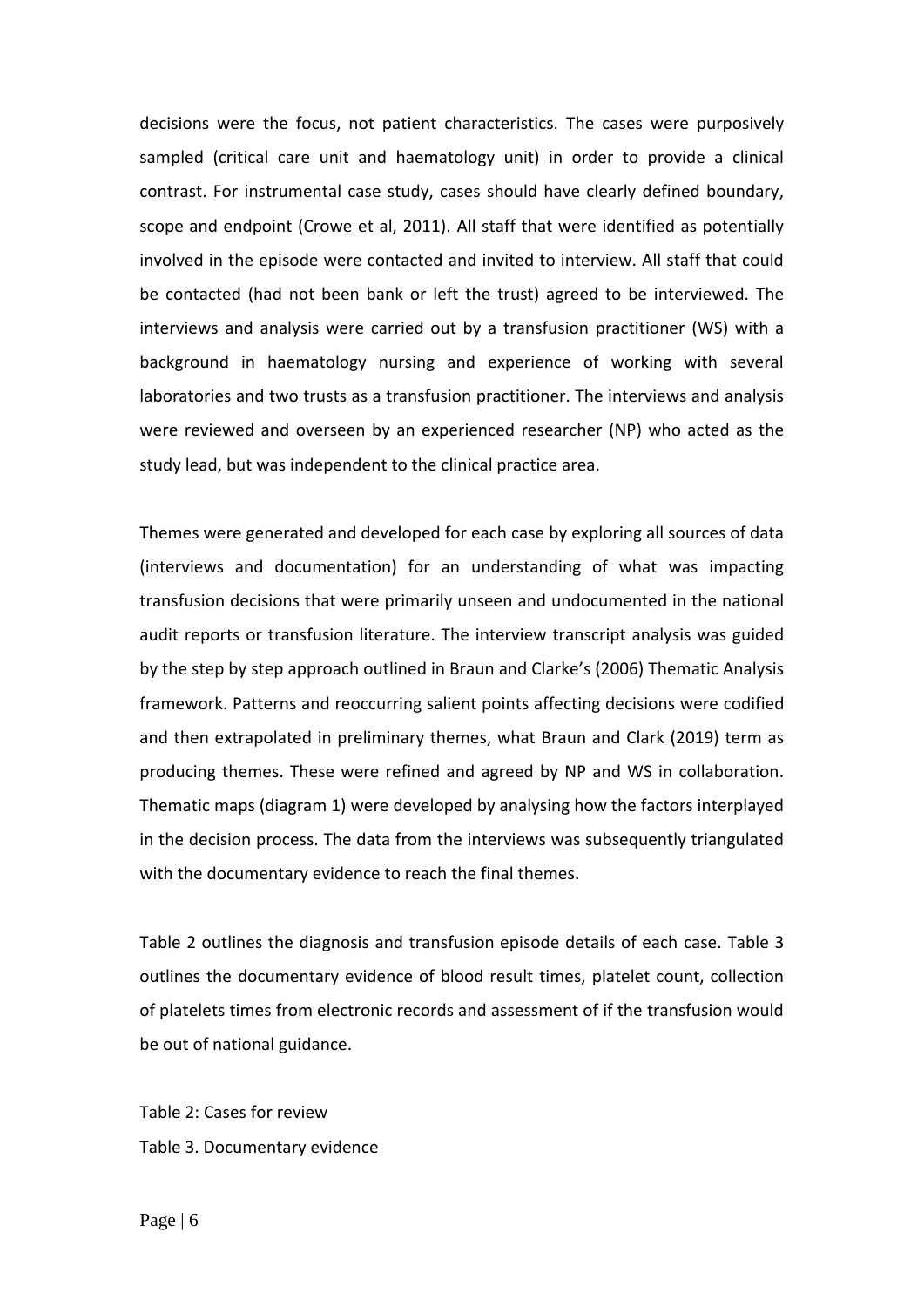### **Findings**

The themes that emerged from the thematic analysis were identified in case one were: *Job Influence, Power and Persuasion; Knowledge and information; Faith in platelet thresholds; Complexity of patient; Planning for uncertainty*. In case two, the themes were: *Individualised decision-making*; *Communicating decisions; Managing safety*, *Planning for uncertainty* and *Medical predominance*. Data were triangulated across cases, using cross-case analysis approaches (Miles and Huberman, 1994; Silverman, 1995), and as outlined in Gillard (2011), in order to enhance confirmability of findings; this is presented at the end of the findings as key summary points (Table 4). Four overarching themes emerged: *Perspectives informing decisions; Planning for uncertainty; Job influence, Power and Persuasion; Managing safety* (see Figure 1).

## **Perspectives informing decisions**

The primary source of knowledge appeared to often be experiential. How information was accessed was dependent on context, the laboratory or the clinical area, which changed the motives for guiding the use of platelets. The laboratory perspective is one of a global, utilitarian nature:

*'I think we have more knowledge of how crucial platelet stocks are…. So in that circumstance we should be able to challenge if we feel that it is unnecessarily ordered.' (Medical laboratory assistant 1)*

In contrast, clinical staff were more concerned with the outcomes for individual patients and are guided by information that informs the decision for an individual rather than impact on a finite resource.

'*I do think about that (overall platelet availability) …but actually I actually worry more about the potential complications…it's much more significant if it*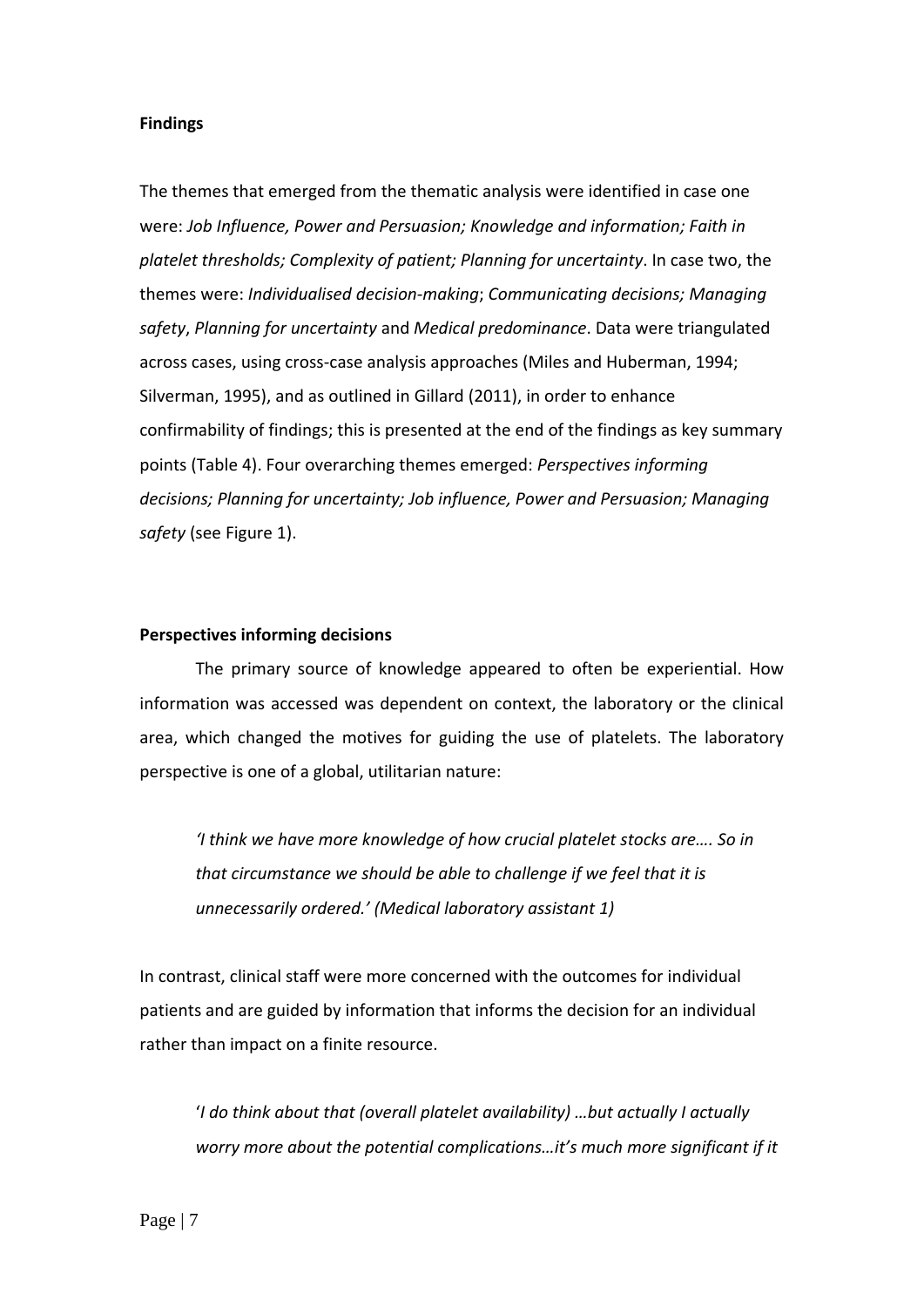*happens to a patient who didn't have a definite indication for that transfusion.' (Doctor 2)*

These decisions were also highly individualised, especially with complex patients. Patients with bone marrow failure in critical care were viewed as having specialist platelet requirements due to the multiple factors, perceived higher risk of bleeding, requiring higher platelet counts. The patient in case two had sepsis, two central venous access sites, tracheostomy and was on haemodiafiltration with systemic anticoagulant.

*'Our population is clearly a very different population from other units they need (junior doctors) to understand that the needs of these patients are different' (Doctor 2)*

Consideration was also given to previous response to platelet transfusion when assessing how much to transfuse and for the biomedical scientist how much to challenge the request.

*'If you had someone with a platelet count of 20 and you know they might not increment from past experience - then you'd probably order 2 pools of platelets' (Biomedical scientist 2)*

A corollary to informing decisions related to how those decisions were communicated. Processes showed that requisitions came from Foundation Year 2 (junior) doctors, who did not make the decision to transfuse. The biomedical scientists found challenging requests that were outside guidance stressful and frequently futile, with consultant preference cited as the reason by the requestor.

**Job influence, power and persuasion**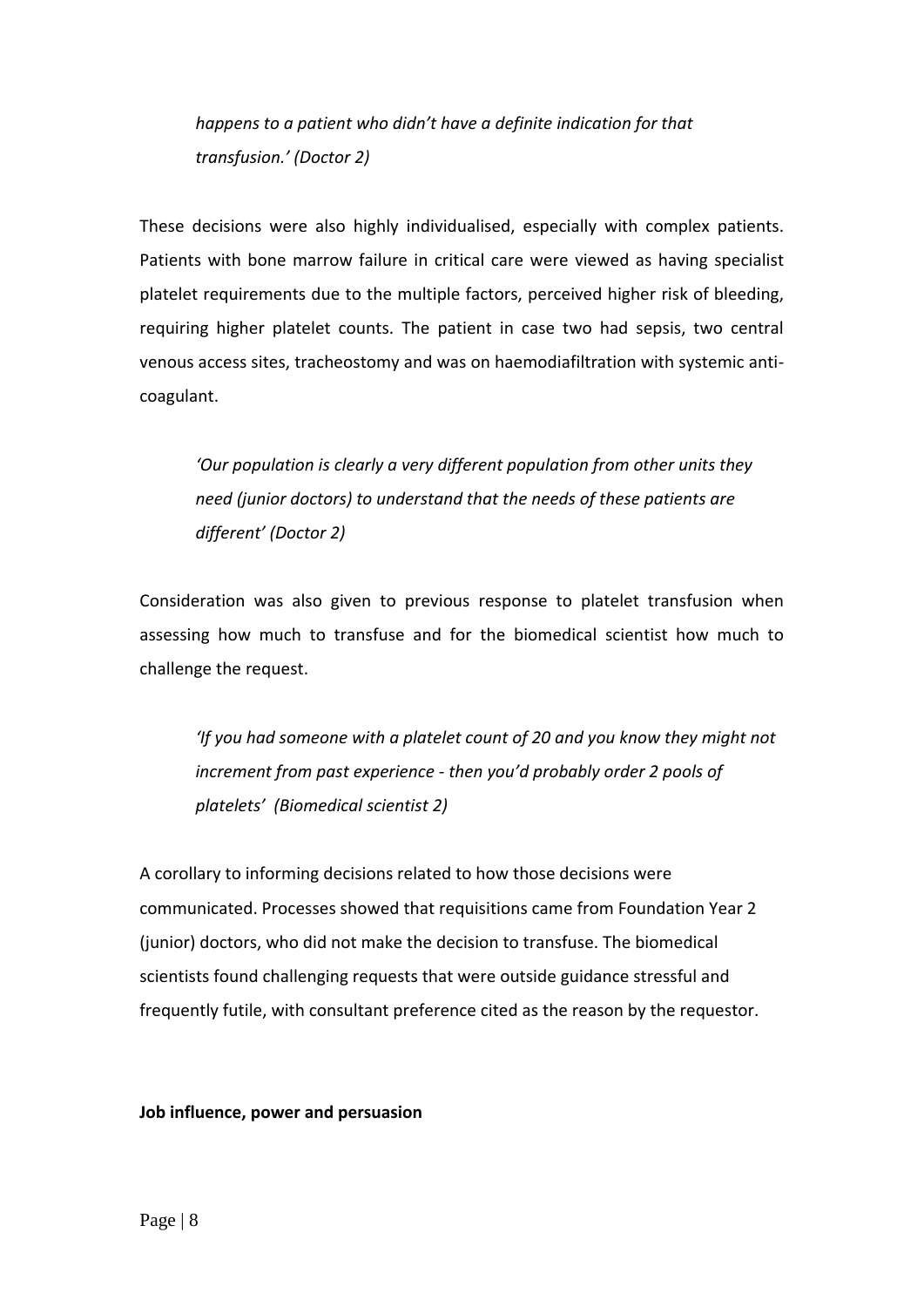This theme is defined by each professional role having a particular responsibility and influence in the provision of a platelet transfusion and at different points in the process. In case one, haematology nurses identified themselves as deciders for platelet transfusions

*'So that is kind of what my role is, deciding if a patient needs a platelet transfusion.' (Nurse 1)*

The nurses played a powerful role in platelet decisions; they were the requestors, they initiated the prescription, challenged medical decisions and administered the product. The biomedical scientist's largest influence lay at the point of assessing the request,

*'Quite often we or I take a call and they may be asking for two or more and em it's my duty to ask why they require more than one platelet' (Medical laboratory assistant 1)*

The medical influence was exerted around the complexed patients, such as the patient in the study. In case two, there was an issue related to medical predominance, since all platelet decisions were consultant-led. There was little or no influence on the decision by staff below consultant level, these nurses and doctors were powerless to change decision making, and nursing influence was particularly absent.

*'It is a consultant-led decision'* (Nurse 4)

*'It's normally the consultant. Occasionally if there are really set targets then it will be the registrar'* (Doctor 3)

Another facet to this theme was power and persuasion, defined by the level of staff knowledge but essentially by the power they had to influence decisions. Some staff had good knowledge of clinical indications for platelets and could persuade the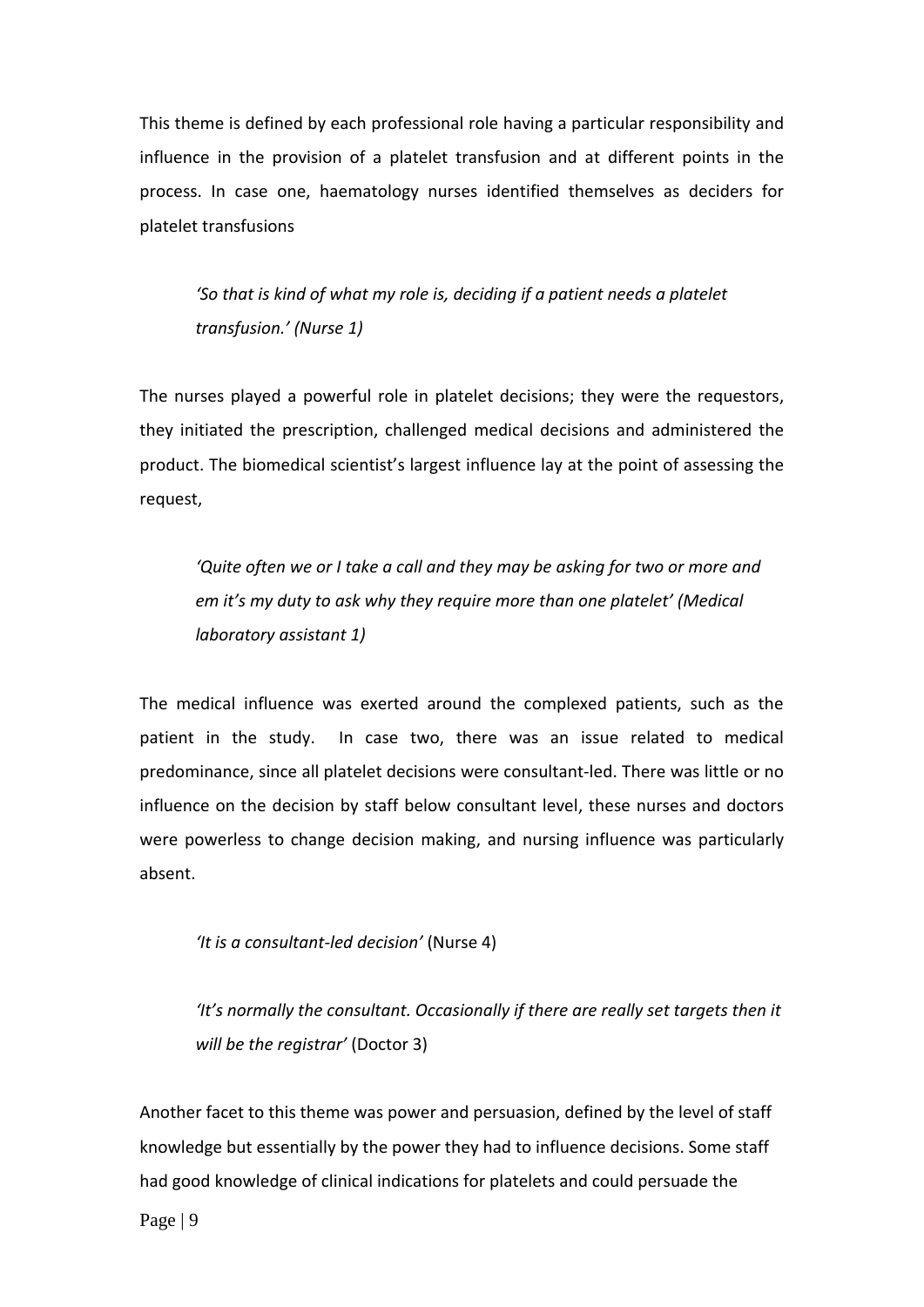decision so that it was within guidelines but the decision to challenge was not consistent. Some staff had knowledge but felt powerless to inform the decision. This frequently caused decision dissonance and sometimes staff conflict:

*'I have had arguments from consultants who phoned me up and told me that I was rubbish nurse for a sending a patient (for a procedure) because their platelets were not high enough'* (Nurse 1)

# **Planning for uncertainty**

There was a balance between ease of obtaining platelets and an ever-changing clinical situation. Clinical uncertainty created confusion around when to request and, in turn, affected laboratory resources and decisions.

*'I potentially sometimes used to organise platelets where I knew that the patient was potentially going to spike* [develop a pyrexia]*....you think that the likelihood is that they are going to spike.. you might have to do something further in the night' (Nurse 1)*

In case one, there was a lot of effort in the testing, provision and planning for HLA matched platelets.

Complexity of the patient was determined by how difficult the transfusion requirements were to manage. Uncomplicated decisions were marked by a low platelet count, with patients responding well to platelet transfusions, and no interventions required. Complex decisions centred on difficult risk-benefit analyses, and decisions related to clinical judgement rather than a guideline, there was no local guideline for managing non-incrementing platelet counts while awaiting further tests. Assessing bleeding risk in complex patients was difficult. Multiple factors that might impact on bleeding risk appeared to lead to a cautious approach.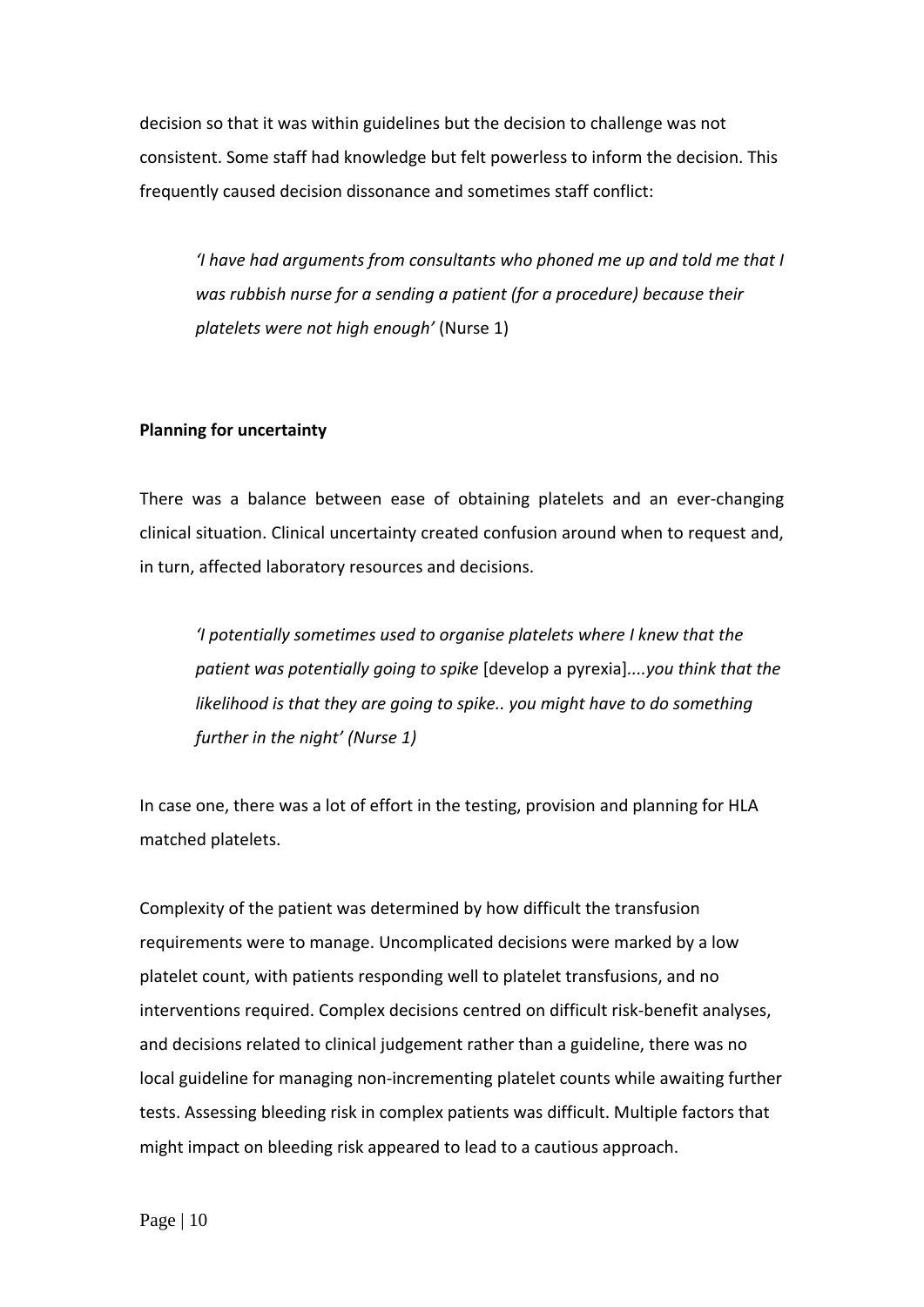'*We err, well, I err on the side of giving platelets rather than not in that situation'* (Nurse 1)

Another element to this caution was the theme, *Faith in platelet thresholds***.** There was a strong belief that reaching thresholds would prevent bleeding. A lot of emphasis is placed on thresholds and every attempt will be made to reach them as a way to lessen bleeding uncertainty. Some staff were apparently willing to overlook the risk inherent in the platelet transfusion in pursuit of a threshold.

*'They* [doctors] *will always want to try to increment their platelets to a fairly reasonable level' (*Nurse 2*)*

The pragmatic aspects of reaching thresholds was also discussed which had an impact on out of guideline use, such as timing related to procedure.

*'…because of practical difficulties we're just saying oh we will give this many platelets rather than give this many and see what the platelet count actually is'* (Nurse 1)

For case two, uncertainty was characterised by prediction of platelet requirements for an unstable patient group frequently requiring interventions that were both planned and emergency. The platelet threshold was said to have been raised for the day as a procedure was planned, however there was no supporting documentary evidence. For interventions that were cancelled or postponed, documentation around platelets was absent. The timing of requests also had impact on what was requested and not progressing patient care was a risk factor taken into consideration, as exemplified here.

'*I think that is one of the biggest challenges because we would rather ask for more platelets knowing that there is spare in the bank em because the thing that we struggle most with is waiting for the platelets and we are often ordering them in the morning and can't do procedures until late afternoon*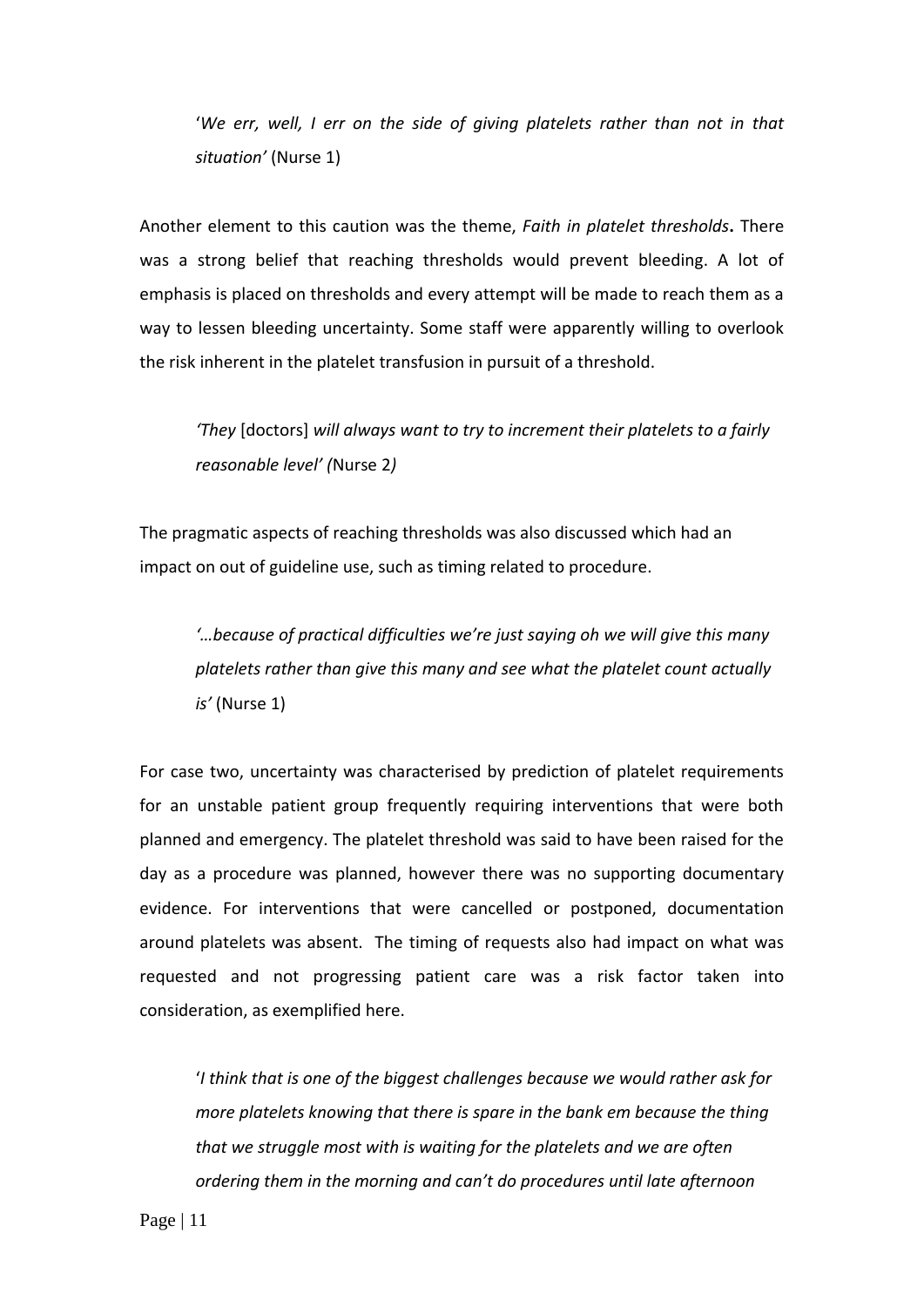*and therefore impacting on…the care and the progress of the patient.' (Doctor 2)*

# **Managing Safety**

This theme was defined by managing two distinct threats to safety: management of the potential threat of bleeding and the impact on patient safety. The second threat was to professional safety. The biomedical scientists were concerned that they would be fully accountable for bleeding episodes by the clinicians if they had recommended any decrease in platelet requirements,

*'….it scares the biomedical scientists sometimes you know and a big investigation comes in…the people from the clinical side they want to protect themselves in one way or another.. the time the products came and the time that we supplied it'* (Biomedical scientist 1)

The clinician looking after the patient in case 2 appeared concerned with managing bleeding and any untoward incidents where a colleague or member of the public may query their professional judgement in regard to reaching 'safe' platelet levels.

 *'if you do, for example, a procedure with a platelet count of 20 there might be…subjective criticism….why did you not get the platelet count higher then you would not have had the risk of bleeding. One also practises a little bit of defensive medicine in that'* (Doctor 2)

The concern for managing patient safety was supported by the documentary evidence in the patient's records, whereby what was considered all the patients' risks for potential bleeding were listed, (temperature spike, tracheostomy inserted, deteriorating) followed by 'plan 2 pools of platelets'.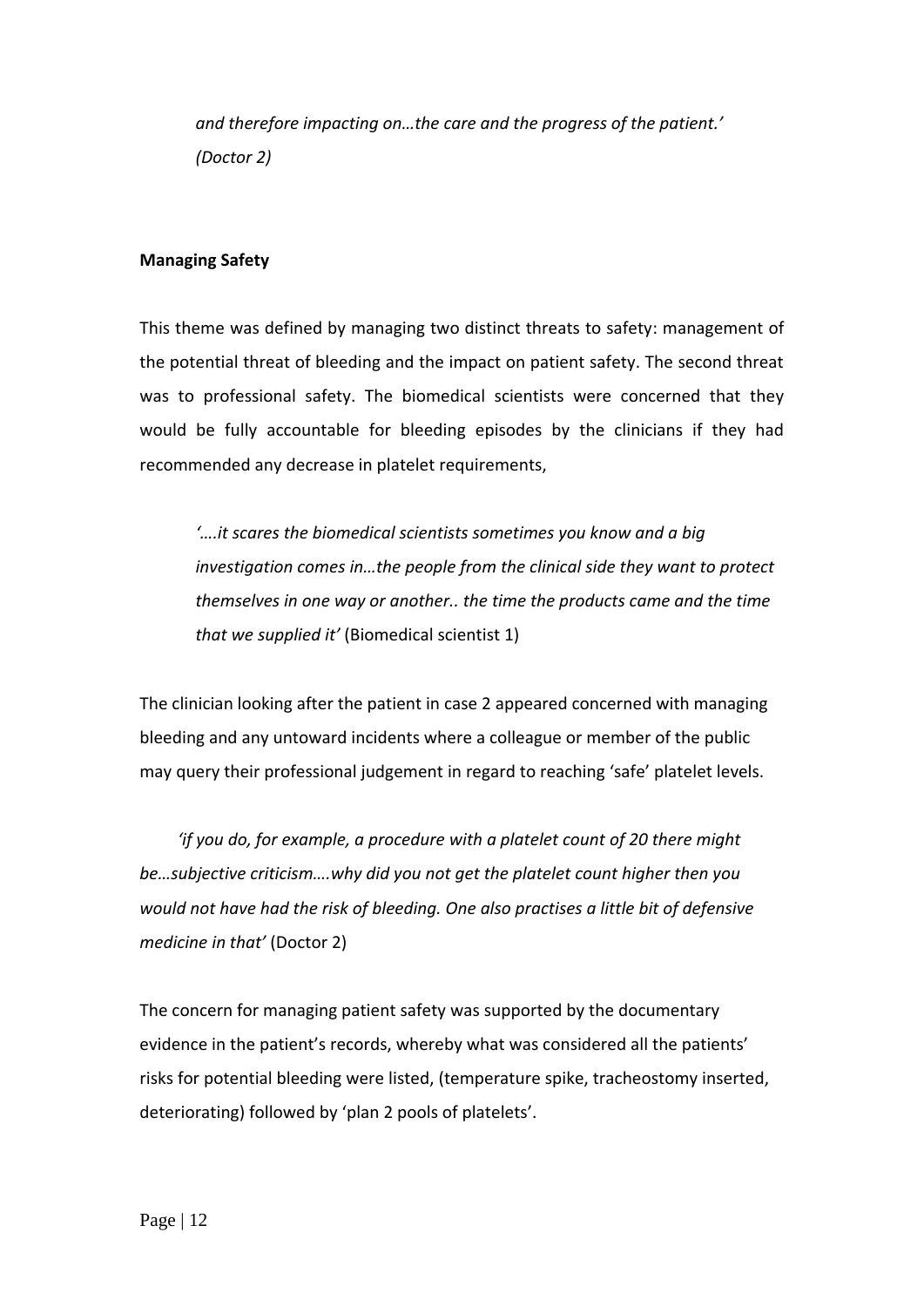Key Points from cross case analysis

- **Both cases involved complex transfusion decisions with patients who did not increment well with platelets**
- **The ability of different staff to influence the decision was entirely different in each case**
- **Both cases involved forward planning to manage uncertainty and risk**
- **The risk of platelets becoming less effective with more transfusions was not discussed as an adverse outcome; neither was limiting transfusions to prevent formation of HLA antibodies and case one patient had an HLA antibody**

# **Discussion**

As outlined, the aim of this study was to explore factors that influenced the decision to transfusion outside the BSH guidelines. The cases studied were complex with multiple factors and contextual considerations. Interventions designed to influence out-of-guideline use of platelets did not take this complexity into consideration, as evidenced in Tinmouth et al's (2005) systematic review.

The first issue of note is who could potentially influence the decision to transfuse. In the haematology setting, it was nurses who were the key influencers in the decision, and took responsibility for monitoring the platelet count, requesting platelets and initiating the prescriptions. However, in critical care, nurses considered it part of their role to administer and monitor the patient but did not appear to contribute to the decision to transfuse. Unlike haematology, it was considered a consultant role by everyone interviewed. Graham et al (2016) noted that doctors acknowledged how transfusion education is being provided by nurses, and suggested that all grades of professions should be educated together in order to provide consistent care and transfusion knowledge, as juniors educated in transfusion practice may frequently encounter seniors overruling their decisions.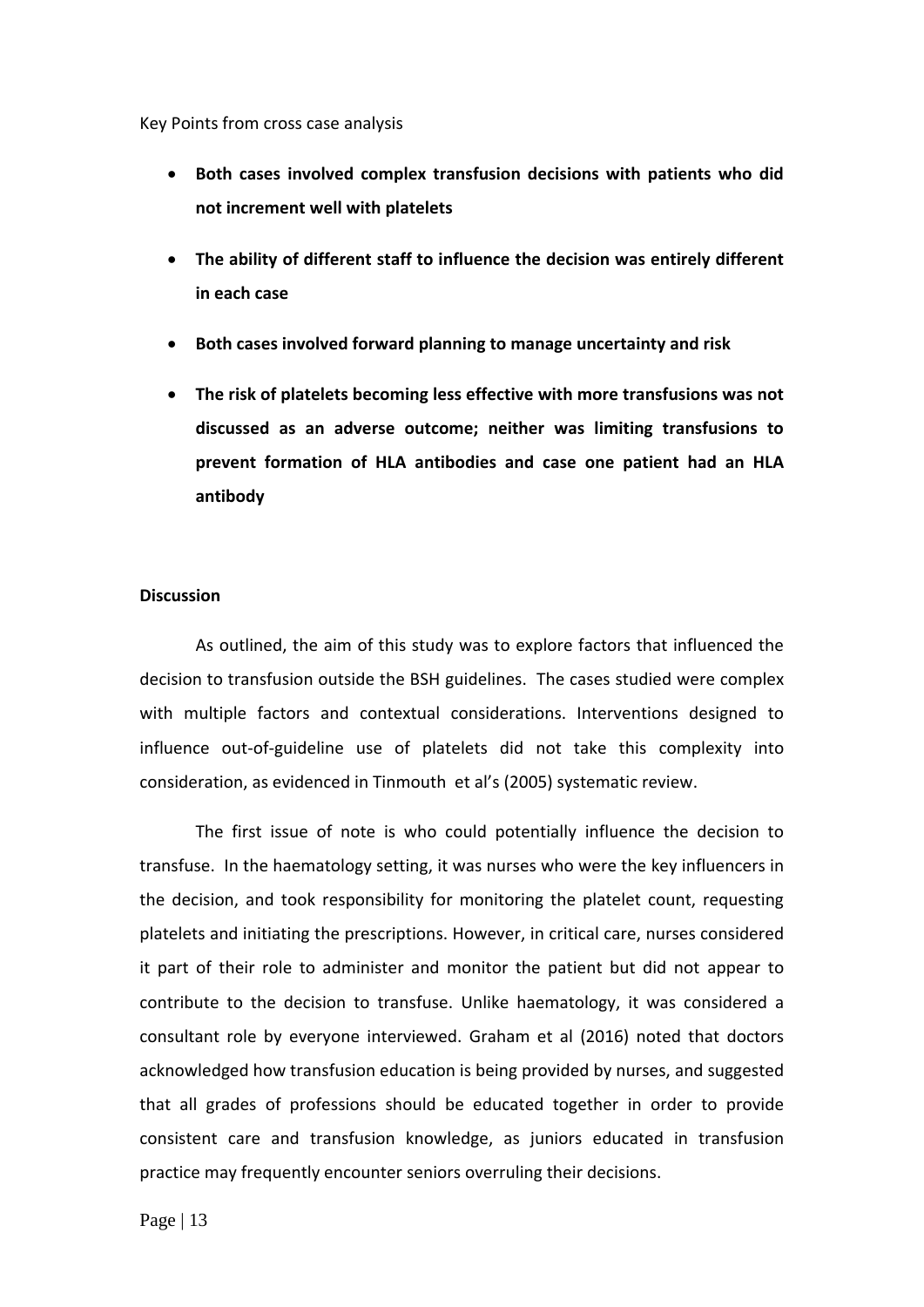The role of the biomedical scientist across the cases also varied in ability to influence the decision in relation to being able to guide clinical staff. This was interesting to note as one of initiatives to address out-of-guideline use in the UK is to 'empower' scientists to be the gatekeepers for platelets (Knight 2014). Biomedical scientists were aware of their limitations regarding directing platelet use, especially if they were unsupported by a consultant-in-charge of clinical care. Like clinical professionals, they were concerned about professional safety if a patient did bleed.

Complexity of the patient was important. The risk/benefit analysis decision was difficult to assess, with lack of specific guidance in local guidelines on how to manage patients who did not increment. This increases the likelihood of the transfusion being administered out of national guidelines and in both cases described, excess platelets were given.

The BSCH (2003) guidelines, now superseded by the BSH (2016) guidance, stipulated using clinical judgement in order to determine transfusion decisions and assumed the patient will respond well to transfusions and thereby limit the need to give multiple packs in order to reach documented thresholds. There was little guidance for patients who required a procedure with a predetermined threshold and did not respond to platelets. This guidance was not in BSCH (2003) guidelines, it stipulates using clinical judgement in this situation however this then would then raise the question of what education is informing the clinical judgement. The BSCH 2003 guidelines did stipulate to give one pack and then evaluate before further transfusions. More evidence has been published since the 2003 guidelines and the current guidelines have alternatives for platelet transfusions that would be beneficial to all patients including those refractory to platelet transfusions (BSH 2016). It is possible that these guidelines would have been more influential in promoting good practice patient benefit was clear. For instance, limiting transfusion to prevent eventual decreasing increments in long term supportive care (Slichter 2005). A large proportion of patients in this Trust, which is a regional centre for haemopoetic stem cell transplantation, respond poorly to platelets due to long term platelet support as a consequence of treatment (local HLA-matched platelet provision for the trust is 15% [Trust Audit Data, 2017]). This undoubtedly influenced decisions and practice.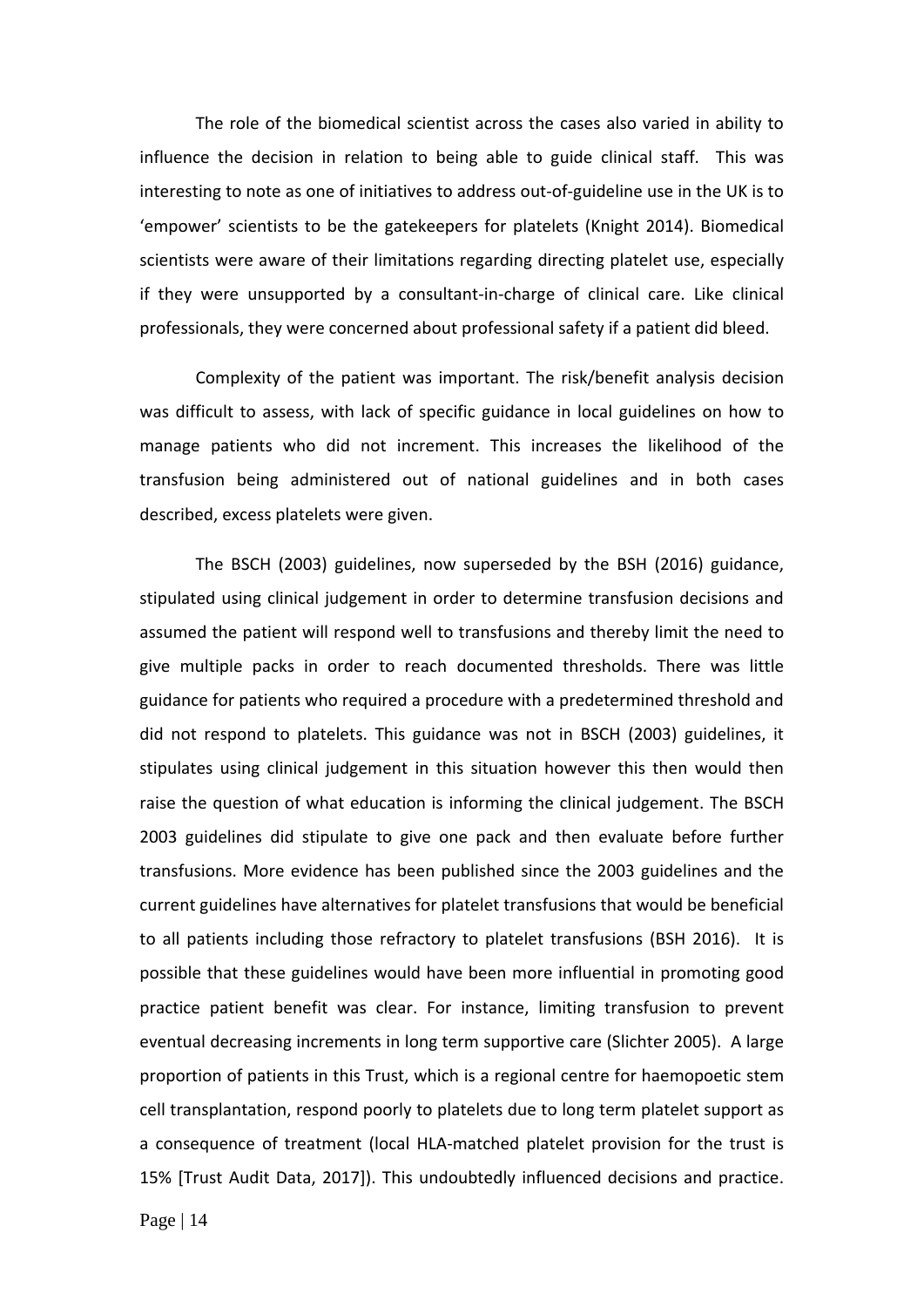Bleeding was perceived as a severe consequence of a low platelet count. This therefore led to a decision where a perceived immediate, possible catastrophic risk was balanced with a future risk of lower increments, possible reaction or antibody formation.

The Platelet Transfusion guidelines for Patients with Cancer published by the American Society of Clinical Oncology (2017) acknowledge in their external review that it is difficult to provide guidelines for patients that present with multiple chronic conditions. They highlight that the evidence to inform guidelines is often from studies that have excluded patients with multiple conditions. They argue that this adds another layer of complexity and uncertainty in decision making that is not taken into consideration by guidelines. These complex decisions require subtle balance of risks and benefits. Complexity is created by decision conflicts, limited options and the resulting uncertainty (Islam et al 2014). The consequences of uncertainty in decision-making have been found to result in increased stress and anxiety for the clinician which in turn can impact decisions, such as over ordering of tests, and can eventually result in patient harms (Farnan et al 2008). This was seen in both case studies, there was concern of availability of platelets when required, fear of potential consequences of a low platelet count and anxiety about professional safety. It could be argued that combined it would result in a cautious excessive transfusion approach. Trimble and Hamilton (2016) discuss how preparing the decision, thinking, data gathering, then thinking about the thinking are important steps for good clinical decision making. However, this is a labour-intensive thinking process and transfusion is often considered a low clinical priority (Bishop et al 2011), so energies for complex decisions are concentrated elsewhere. Consideration of the potential bleeding consequence impacted on two other themes that developed. In both cases uncertainty played an important role, and in case 2 there was an additional threat to (patient) safety and to professional safety. Professionals were concerned about managing incidents and colleagues' reactions as a consequence of not reaching thresholds. In both cases there were strong elements of uncertainty regarding spontaneous bleeding risk with low platelets; out-of-hours transfusion, patient response to transfusion and future need for interventions requiring platelets.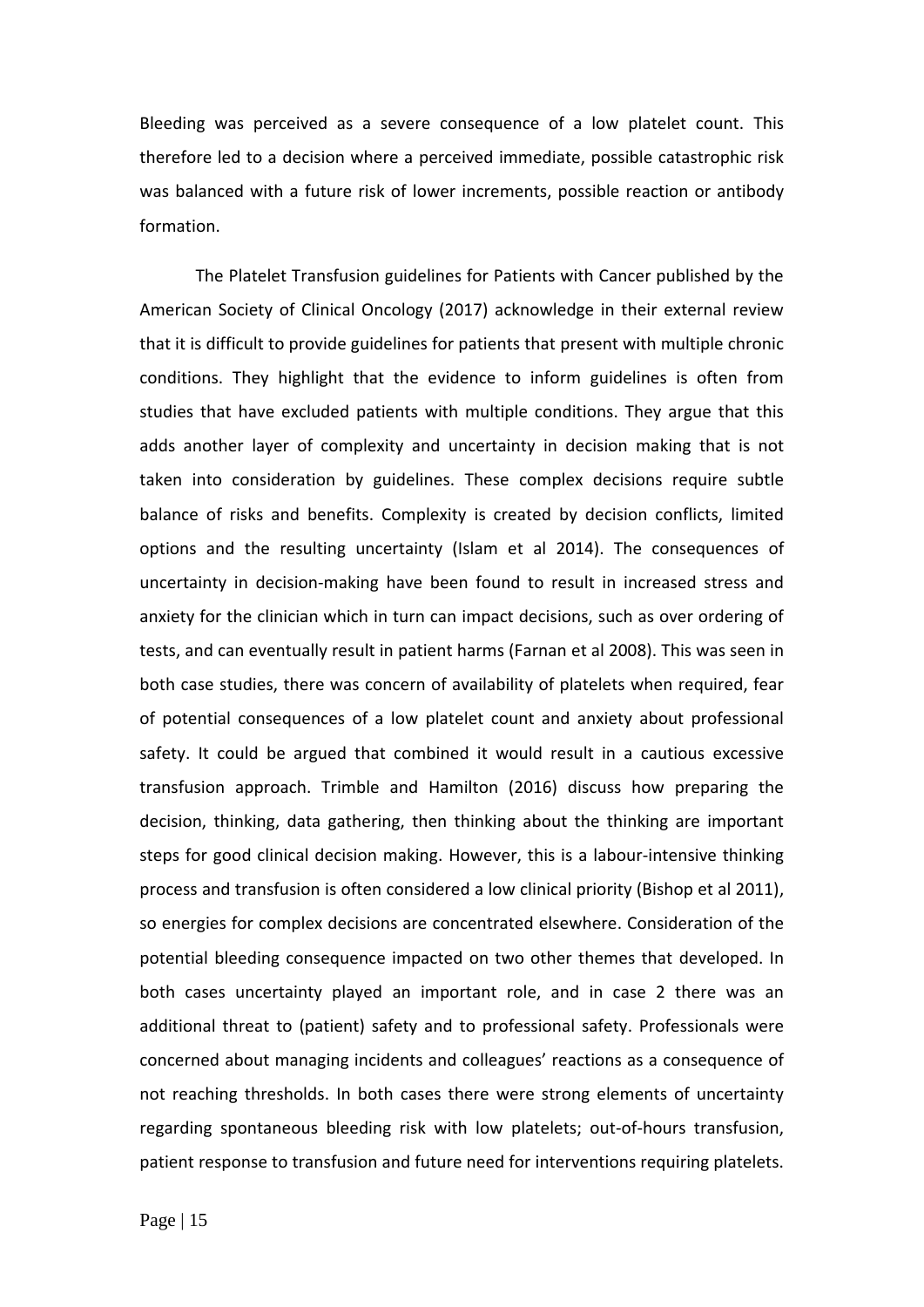Bishop et al (2011) attributed overutilization of red cells to uncertainty. In the case of platelets, this uncertainty is coupled with the necessary forward planning as hospitals do not hold high stock levels and it is resource intensive to maintain platelet stocks (Kaufman et al 2015). It could be argued that forward planning for uncertainty is a difficult skill and was a factor in out of guidelines use in both cases. HLA platelets planned for and given over a weekend that were not required due to quick response to treatment, threshold achieved for a procedure that was likely to have been postponed or cancelled. Both McNeil (2001) and Djulbegovic (2004) stressed the contribution that uncertainty had made to medical decisions; the consequence of which is often poor care (Saini et al 2017). McNeil (2001) felt that had it contributed to over-utilization of medical procedures in general and Djulbegovic (2004) stated that medical students not only had to be taught how to assess evidence but also how to make decisions rationally in the face of daily uncertainty.Heuristics is simplified clinical decision-making, which consciously or sub-consciously, omits certain information. The phenomenon of heuristic decisionmaking occurs when clinicians base their judgements on past experiences, and do not clinically rationalise, taking cognitive shortcuts (Tversky and Kahenman, 1974). It can be very clinically useful when quick decisions are needed (Mareweski and Gigerenzer 2012) but equally can lead to biases, particularly over-confidence (Thompson, 2003).

The issue of professional safety has not been considered as a factor in the platelet intervention or red cell literature. Both the doctors and the biomedical scientists were concerned about the consequences of a sudden bleed at a low platelet count, not only from a patient perspective but also in terms of professional accountability and defending decisions.

The combination of heuristic decision making with professional safety could be influencing the decision to transfuse liberally. The decision to transfuse in these case studies alluded to a risk benefit decision where the perception of a threat of an imminent bleed were being counterbalanced with risks that require more complexed reasoning and where the risks are not imminent nor as catastrophic in outcome for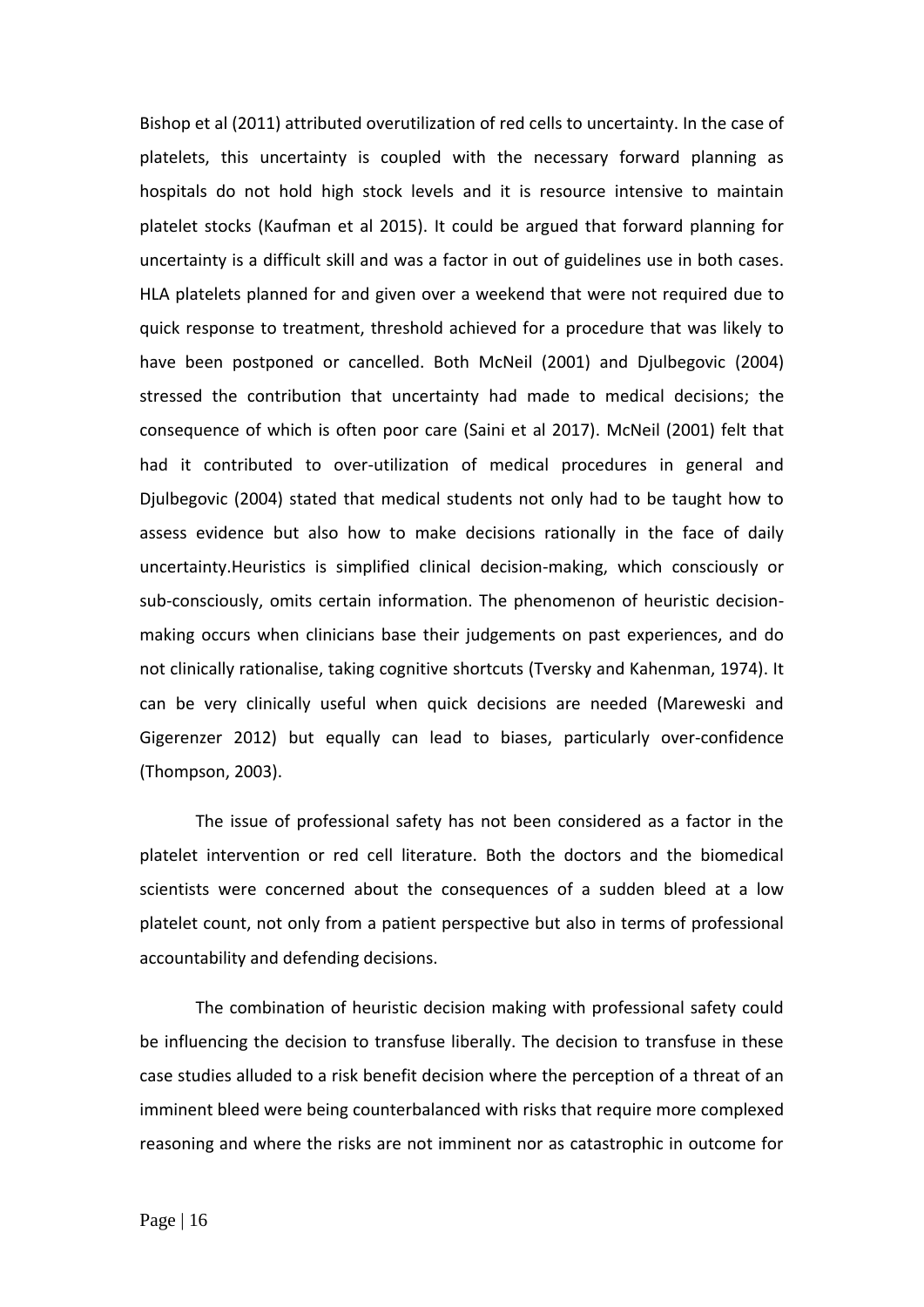the patient. The latter appeared to have a more profound effect on professional safety.

The patient blood management recommendations stress that it is good practice in transfusion decisions to consider the thresholds and the evidence base, the overall clinical context, patient preferences, and alternative therapies (NBTC, 2014), suggesting that experiential knowledge is insufficient as the sole basis for clinical decision-making (Thompson 2003). As this study attests to, several factors have to be taken into consideration in transfusion decisions, beyond thresholds and guidelines.

# Implications for practice

- Local guidelines should reflect and align with national recommendations and include complex risk-benefit analysis support escalation processes, and senior contact information.
- Doctors and nurses of all levels require education on the current evidence for, and clinical indications of, platelet transfusions where there is a risk of bleeding.
- Processes for obtaining platelets in urgent situations and a protocol for minimum request time to administration in guidelines may help to relieve anxiety around possible bleeding situations.
- There should be education regarding individual patient response to platelets; specifically, in regards to previous poor increment response to platelet administration and patient management.

### Limitations

This study was limited in several respects: although a large amount of data was collected in each case study it was still limited by being two cases in a single centre, which limits transferability and reproducibility. There are, however, general principles which can be applied as our recommendations suggest. Confirmability and researcher bias is possible, since the researchers' own subjective feelings may have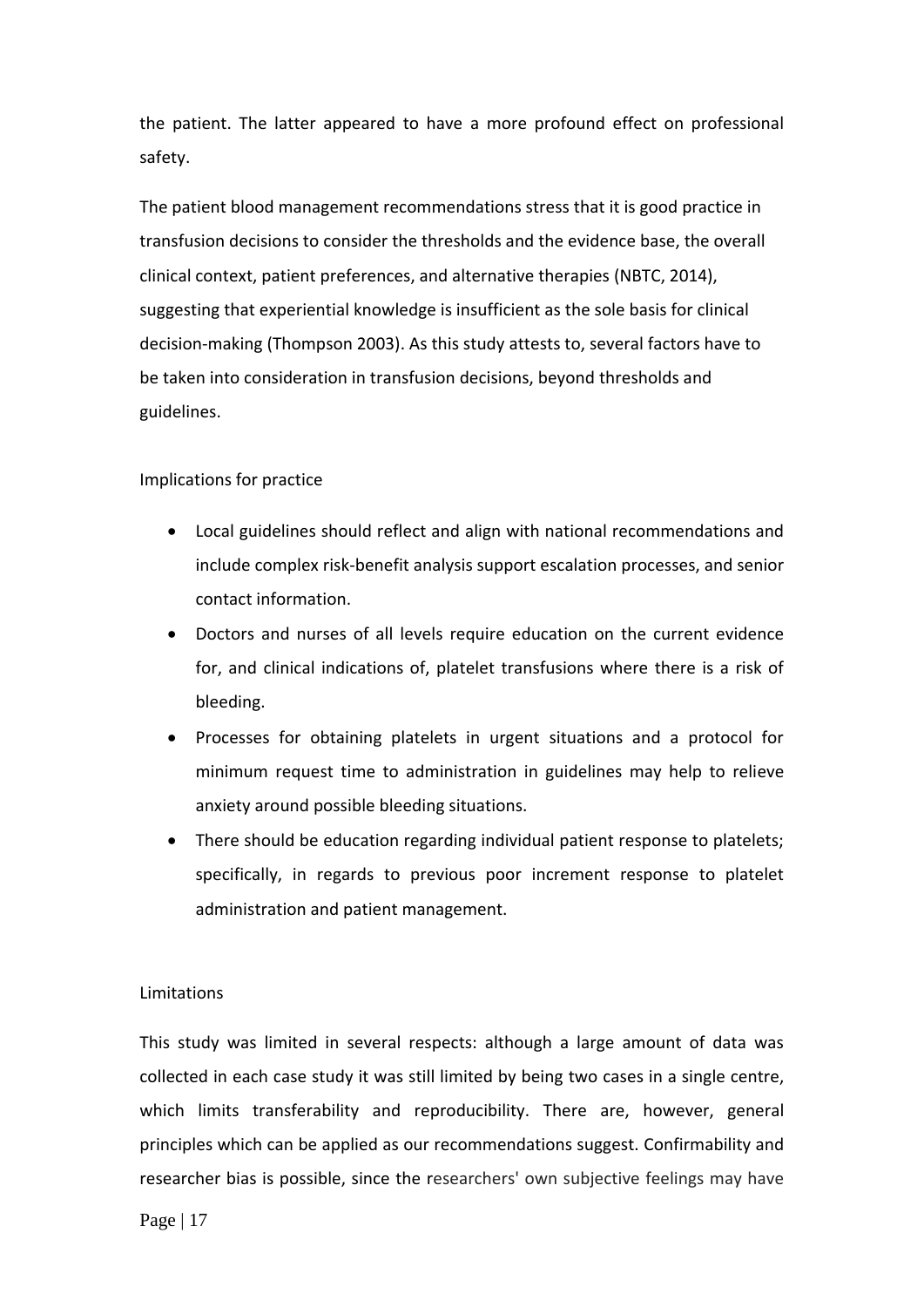influenced the case study and responses. However, the use of independent researchers to develop themes enhanced credibility and confirmability, the qualitative notions of rigour.

#### Conclusion

Two large national audits had deemed a high percentage of platelets to be administered out with the national guidelines. No qualitative studies could be identified which had examined this phenomenon. The study site had a high population of patients who require long term platelet support therefore it provided the opportunity to explore the factors in transfusion decisions. Both cases involved complex transfusion requirements. Haematology nurses, in this study, had a fundamental role in educating the junior doctors and influencing the decision to transfuse. The clinical context has an important impact on who can influence the transfusion decision. Findings would suggest that there are several overarching factors that influence decisions, including: planning for uncertainty, the job role and influence over decisions was context specific, managing safety, dealing with differing perspectives and how they inform the decisions. The role of uncertainty underpinned these themes and how this could be better managed warrants further investigation in terms of interventions to address decisions and behaviours in transfusion decisions.

### References

Bishop, L., Faithfull, S., Allan, H. 2011. 'An exploration of the influences on clinical decision making and the culture of blood transfusion practise in cancer-related anaemia using an ethnographic methodology'. Support Care Cancer 19: 203 – 210

Blumberg N., Heal J., Phillips g., 2010 'Platelet transfusions: trigger, dose, benefits, and risks'. F1000 Medicine Reports 2010, 2:5

Available at:<http://f1000.com/reports/medicine/content/2/5> (accessed 2.3.19)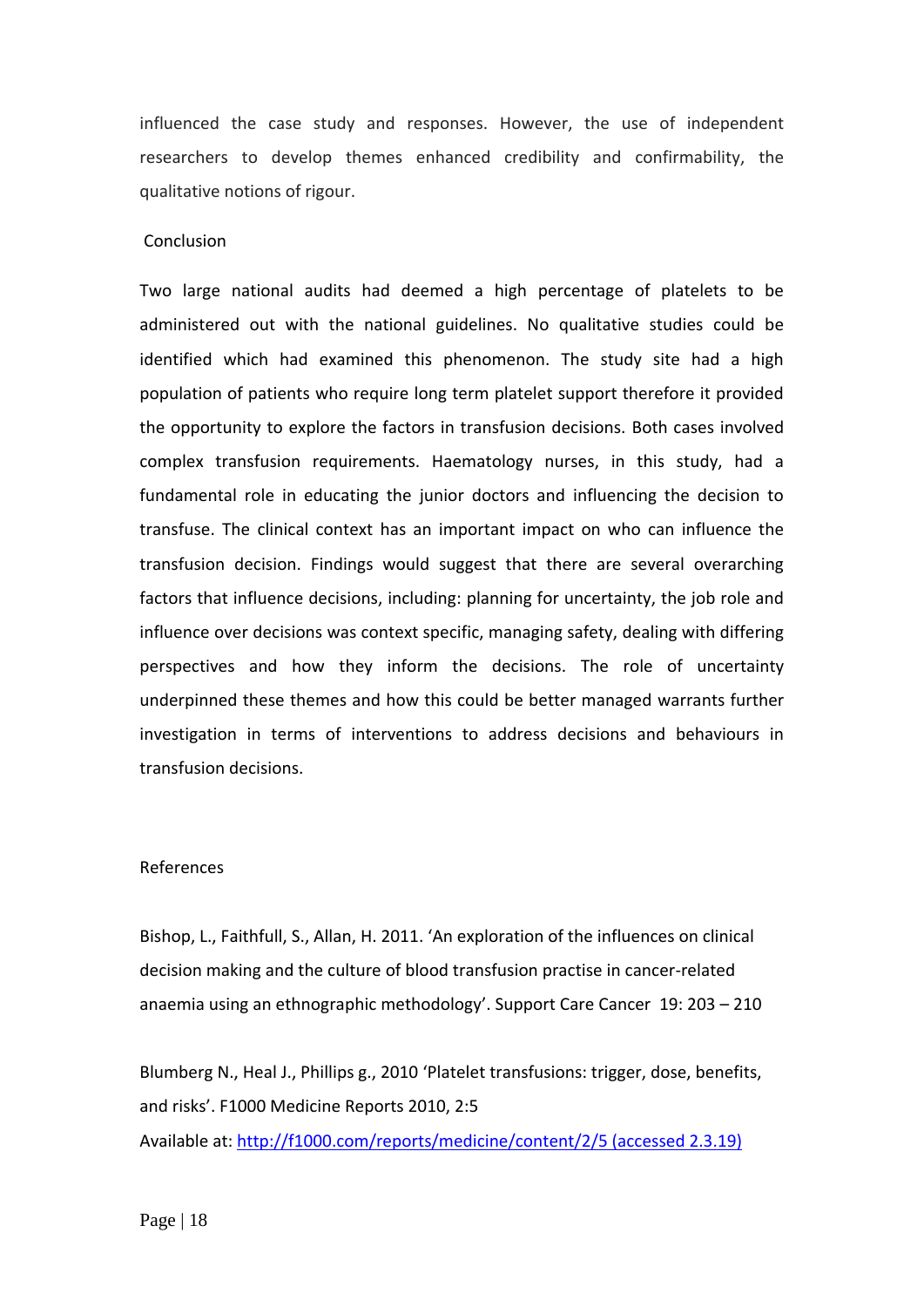Braun, V. and Clarke, V. 2006. Using thematic analysis in psychology. Qualitative Research in Psychology, 3 (2). pp. 77-101.

Braun, V. and Clarke, V. 2019. Reflecting on reflexive thematic analysis, Qualitative Research in Sport, Exercise and Health, 11:4, 589-597

British Committee for Standards in Haematology, 1992, Guidelines for platelet transfusions

British Committee for Standards in Haematology, 2003, Guidelines for the use of platelet transfusions. British Journal of Haematology, Vol. 122, p10-23.

British Committee for Standards in Haematology, 2016, Guidelines for the use of platelet transfusions. British Journal of Haematology, Vol. 176, p365-394

Clinical Excellence Commission (CEC) 2007. Understanding and Influencing Blood Prescription. Sydney: A Market Research Report, CEC.

Available at:<http://www.cec.health.nsw.gov.au/programs/blood-watch> (accessed 10.7.19)

Crowe, S., Cresswell, K., Robertson, A., Huby, G., Avery, A., & Sheikh, A. 2011. The case study approach. *BMC Medical Research Methodology*, *11*, 100.

Djulbegovic, B., 2004 'Lifting the fog of uncertainty from the practice of medicine', BMJ Vol.329, p1419-1420.

Escourt,L., Stanworth, S., Murphy, M., 2011 Platelet transfusions for patients with haematological malignancies: who needs them?, British Journal of Haematology, 154, 425 – 440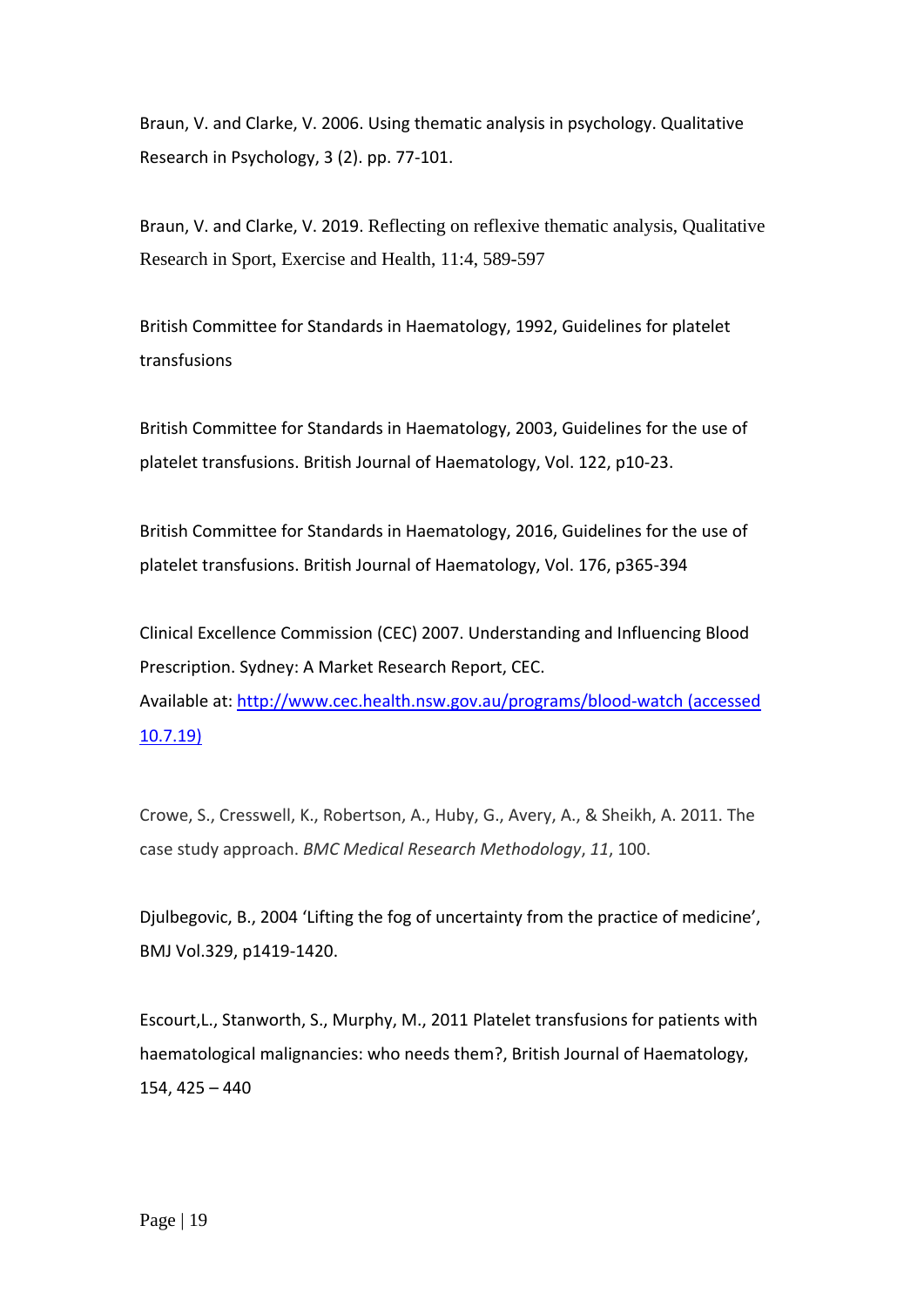Estcourt, L.J., Birchall, J., Lowe, D., Grant-Casey, J., Rowley, M. & Murphy, M.F. 2012 Platelet transfusions in haematology patients: are we using them appropriately? *Vox Sanguinis*, **103**, 284–293.

Estcourt, L. 2014. Why has demand for platelet components increased? A review. [Review]. *Transfusion Medicine*, **24**, 260–268.

Farnan, J.M., Johnson, J.K., Meltzer, D.O., Humphrey, H.J., Arora, V.M., 2008, Resident uncertainty in clinical decision making and impact on patient care: a qualitative study, Quality Safety Health Care; 17:122–126

Francis, J., Stockton, C., Eccles, M., Johnston, M., Cuthbertson, B., Grimshaw, C, Tinmouth, A., Stanworth, S. 2009.' Evidence-based selection of theories for designing behaviour change interventions: Using methods based on theoretical construct domains to understand clinicians' blood transfusion behaviour', British journal of Health Psychology, 14(4): 625-64 Available at: <http://bpsoc.publisher.ingentacommect.com/content/bpsoc/bjhp>

(accessed 1.1.19)

Graham, J.E., Narayan,S., K. Pendry,K. 2017, Improving transfusion education for junior doctors; exploring UK experiences, Transfusion Medicine, 27(2): 96-104

Health Research Authority (HRA), 2016 [http://www.hra.nhs.uk/research](http://www.hra.nhs.uk/research-community/before-you-apply/determine-whether-your-study-is-research/)[community/before-you-apply/determine-whether-your-study-is-research/](http://www.hra.nhs.uk/research-community/before-you-apply/determine-whether-your-study-is-research/) Huberman, M, Miles, B, 1994, Qualitative Data Analysis: A methods sourcebook, 2nd Edition, SAGE publications, London

Islam, R., Weir, C. Del Fiol, G. 2014. Heuristics in managing complex clinical decision Tasks in experts decision making, Healthcare Informatics, IEEE International conference on healthcare informatics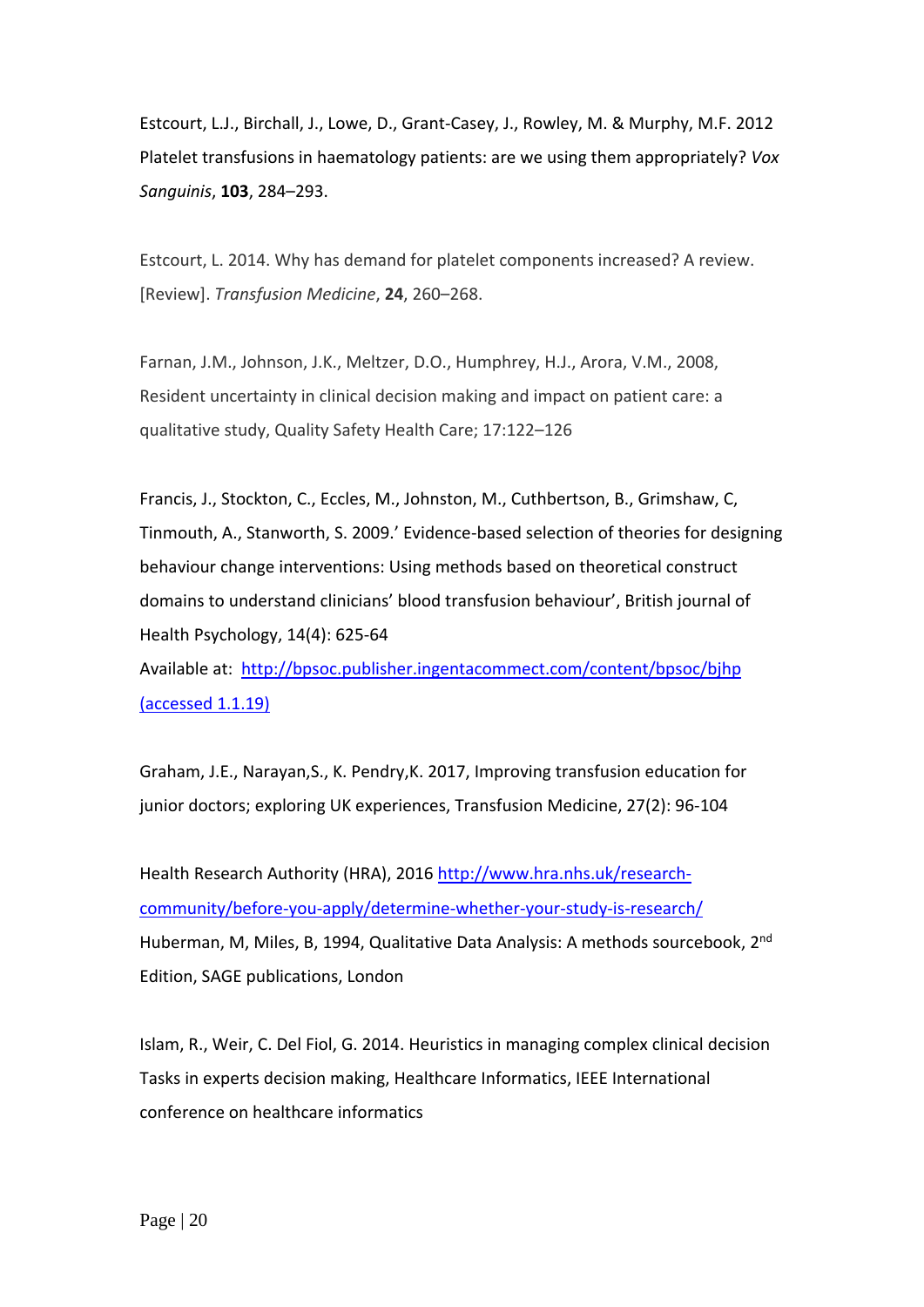Rohde JM, Dimcheff DE, Blumberg N et al. 2014. Health Care–Associated Infection After Red Blood Cell Transfusion: A Systematic Review and Metaanalysis. JAMA. [311\(13\):1317-1326.](http://www.ncbi.nlm.nih.gov/pubmed/24691607) 

Karp, J.K., Weston,C.M., King, K.E., 2011, Transfusion medicine in American undergraduate medical education, Transfusion 51(11):2470-2479

Kaufman RM, Djulbegovic B, Gernsheimer T, Kleinman S, Tinmouth AT, Capocelli KE, et al. 2015 Platelet Transfusion: A Clinical Practice Guideline From the AABB. Ann Intern Med. 162:205–213.

Knight 2014, Bloodlines, issue 111, British Blood Transfusion Members Magazine

Lam, H., Schweitzer, S., Petz, L., Myhre, B., Shulman, I., Kanter, M., Worthen, B., Sun, G. 1996. 'Are Retrospective Peer-review Transfusion Monitoring Systems Effective in Reducing Red Blood Cell Utilization?' Arch Pathol Lab Med Vol. 120 810 – 816.

[Marewski,](https://www.ncbi.nlm.nih.gov/pubmed/?term=Marewski%20JN%5BAuthor%5D&cauthor=true&cauthor_uid=22577307) J.N., [Gigerenzer,](https://www.ncbi.nlm.nih.gov/pubmed/?term=Gigerenzer%20G%5BAuthor%5D&cauthor=true&cauthor_uid=22577307) G.Heuristic decision making in medicine, [Dialogues](https://www.ncbi.nlm.nih.gov/pmc/articles/PMC3341653/)  [Clinical Neuroscie](https://www.ncbi.nlm.nih.gov/pmc/articles/PMC3341653/)nce. 14(1): 77–89.

McCullough, J., Steeper, T., Connelly, D., Jackson, B., Huntington, S., Scott, E. 1988. Platelet Utilization in a University Hospital. JAMA Vol 259, No. 16, 2414-2418 Murphy, M., Waters, H., Wood, E., 2013, Transfusing blood safely and appropriately, BMJ; 347

McNeil, B., 2001 'Hidden Barriers to improvement in the quality of care', New England Journal of Medicine, Vol.345, p1612-1620

Murphy, M., Waters, H., Wood, E., 2013, Transfusing blood safely and appropriately, BMJ; 347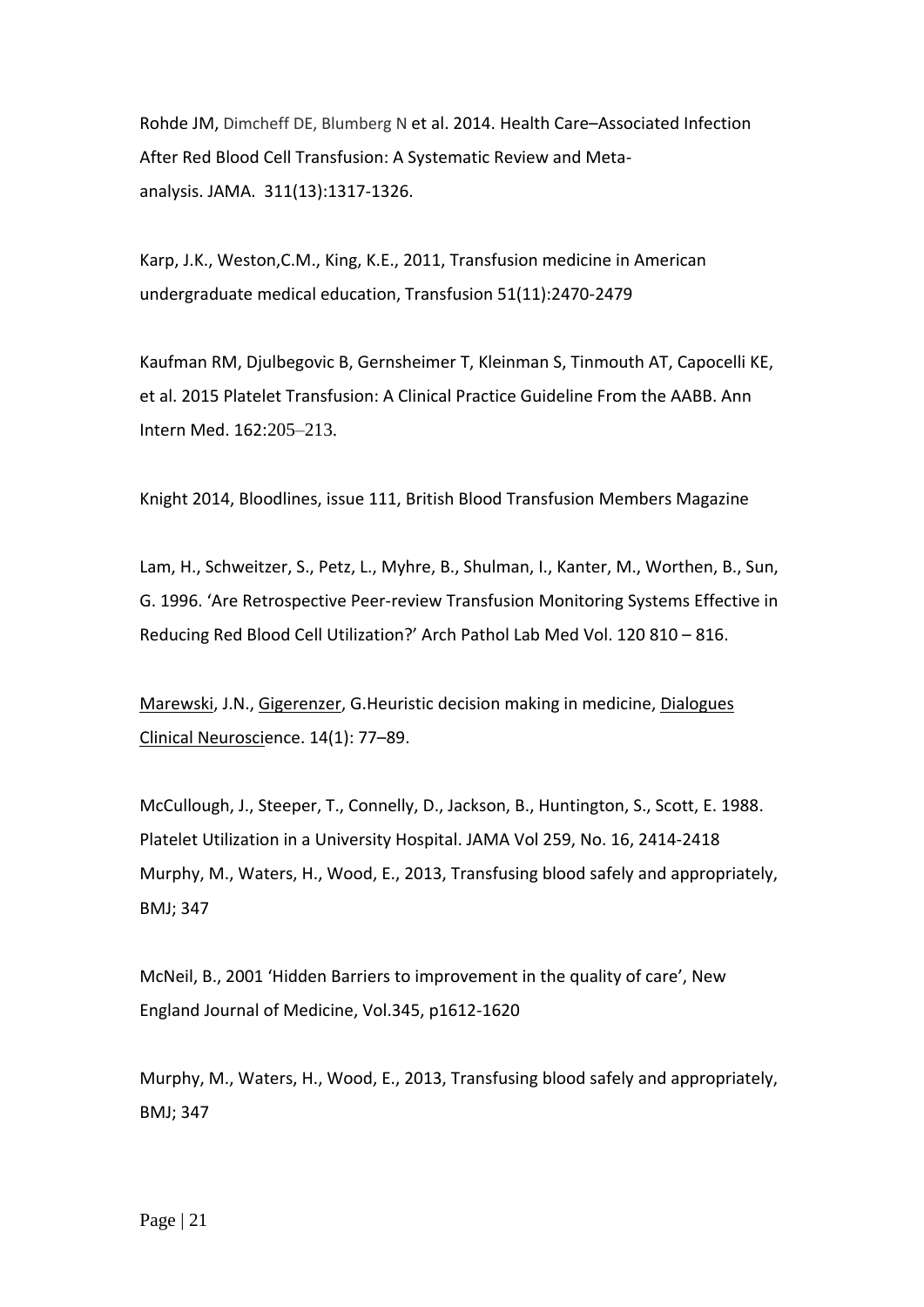National Blood Transfusion Committee (NBCT) 2014 Patient Blood Management an evidence based approach to patient care. Available at [http://www.transfusionguidelines.org.uk/uk-transfusion-committees/national](http://www.transfusionguidelines.org.uk/uk-transfusion-committees/national-blood-transfusion-committee/patient-blood-management)[blood-transfusion-committee/patient-blood-management](http://www.transfusionguidelines.org.uk/uk-transfusion-committees/national-blood-transfusion-committee/patient-blood-management) (accessed 3.2.19)

National Comparative Audit (NCA) of Blood Transfusion 2007, National Comparative Audit of Platelet Transfusions in the UK.

Qureshi, H., Lowe, D., Dobson, P., Grant-Casey, J., Parris, E., Dalton, D., Hickling, K., Waller, F., Howell, C. & Murphy, M. 2007. National comparative audit of the use of platelet transfusions in the UK. Transfusion Clinique et Biologique, 14, 509–513.

National Comparative Audit (NCA) of Blood Transfusion, 2010. Re-audit of the use of platelets in haematology. London NCA.

National Health Service Blood and Transplant (NHSBT), 2015. New blood donors in decline: 40% fewer new blood donors in 2014/5 than 2004/5. Available at [https://www.blood.co.uk/news-and-campaigns/news-and-statements/news-new](https://www.blood.co.uk/news-and-campaigns/news-and-statements/news-new-blood-donors-in-decline-40-fewer-new-blood-donors-in-20145-than-20045/)[blood-donors-in-decline-40-fewer-new-blood-donors-in-20145-than-20045/](https://www.blood.co.uk/news-and-campaigns/news-and-statements/news-new-blood-donors-in-decline-40-fewer-new-blood-donors-in-20145-than-20045/) (accessed 3.2.19)

Islam R, Tinmouth AT, Francis JJ, Brehaut JC, Born J, Stockton C, Stanworth SJ, Eccles MP, Cuthbertson B, Hyde C, Grimshaw JM, 2012. 'A cross-country comparison of intensive care physicians' beliefs about their transfusion behaviour: A qualitative study using the theoretical domains framework'. Implementation Science, 7:93.

Rosen, N., Bates, L., Herod, G., 1992. 'Transfusion therapy : improved patient care and resource utilization'. Transfusion Vol 33, No 4 341-347.

[Schiffer CA,](https://www.ncbi.nlm.nih.gov/pubmed/?term=Schiffer%20CA%5BAuthor%5D&cauthor=true&cauthor_uid=29182495) [Bohlke K,](https://www.ncbi.nlm.nih.gov/pubmed/?term=Bohlke%20K%5BAuthor%5D&cauthor=true&cauthor_uid=29182495) [Delaney M,](https://www.ncbi.nlm.nih.gov/pubmed/?term=Delaney%20M%5BAuthor%5D&cauthor=true&cauthor_uid=29182495) [Hume H1](https://www.ncbi.nlm.nih.gov/pubmed/?term=Hume%20H%5BAuthor%5D&cauthor=true&cauthor_uid=29182495), [Magdalinski AJ,](https://www.ncbi.nlm.nih.gov/pubmed/?term=Magdalinski%20AJ%5BAuthor%5D&cauthor=true&cauthor_uid=29182495) [McCullough JJ,](https://www.ncbi.nlm.nih.gov/pubmed/?term=McCullough%20JJ%5BAuthor%5D&cauthor=true&cauthor_uid=29182495) [Omel](https://www.ncbi.nlm.nih.gov/pubmed/?term=Omel%20JL%5BAuthor%5D&cauthor=true&cauthor_uid=29182495)  [JL,](https://www.ncbi.nlm.nih.gov/pubmed/?term=Omel%20JL%5BAuthor%5D&cauthor=true&cauthor_uid=29182495) [Rainey JM,](https://www.ncbi.nlm.nih.gov/pubmed/?term=Rainey%20JM%5BAuthor%5D&cauthor=true&cauthor_uid=29182495) [Rebulla P,](https://www.ncbi.nlm.nih.gov/pubmed/?term=Rebulla%20P%5BAuthor%5D&cauthor=true&cauthor_uid=29182495) [Rowley SD,](https://www.ncbi.nlm.nih.gov/pubmed/?term=Rowley%20SD%5BAuthor%5D&cauthor=true&cauthor_uid=29182495) [Troner MB,](https://www.ncbi.nlm.nih.gov/pubmed/?term=Troner%20MB%5BAuthor%5D&cauthor=true&cauthor_uid=29182495) [Anderson KC](https://www.ncbi.nlm.nih.gov/pubmed/?term=Anderson%20KC%5BAuthor%5D&cauthor=true&cauthor_uid=29182495) Platelet Transfusion for Patients With Cancer: American Society of Clinical Oncology Clinical Practice Guideline Update. [J Clin Oncol.](https://www.ncbi.nlm.nih.gov/pubmed/29182495) 2018 Jan 20;36(3):283-299.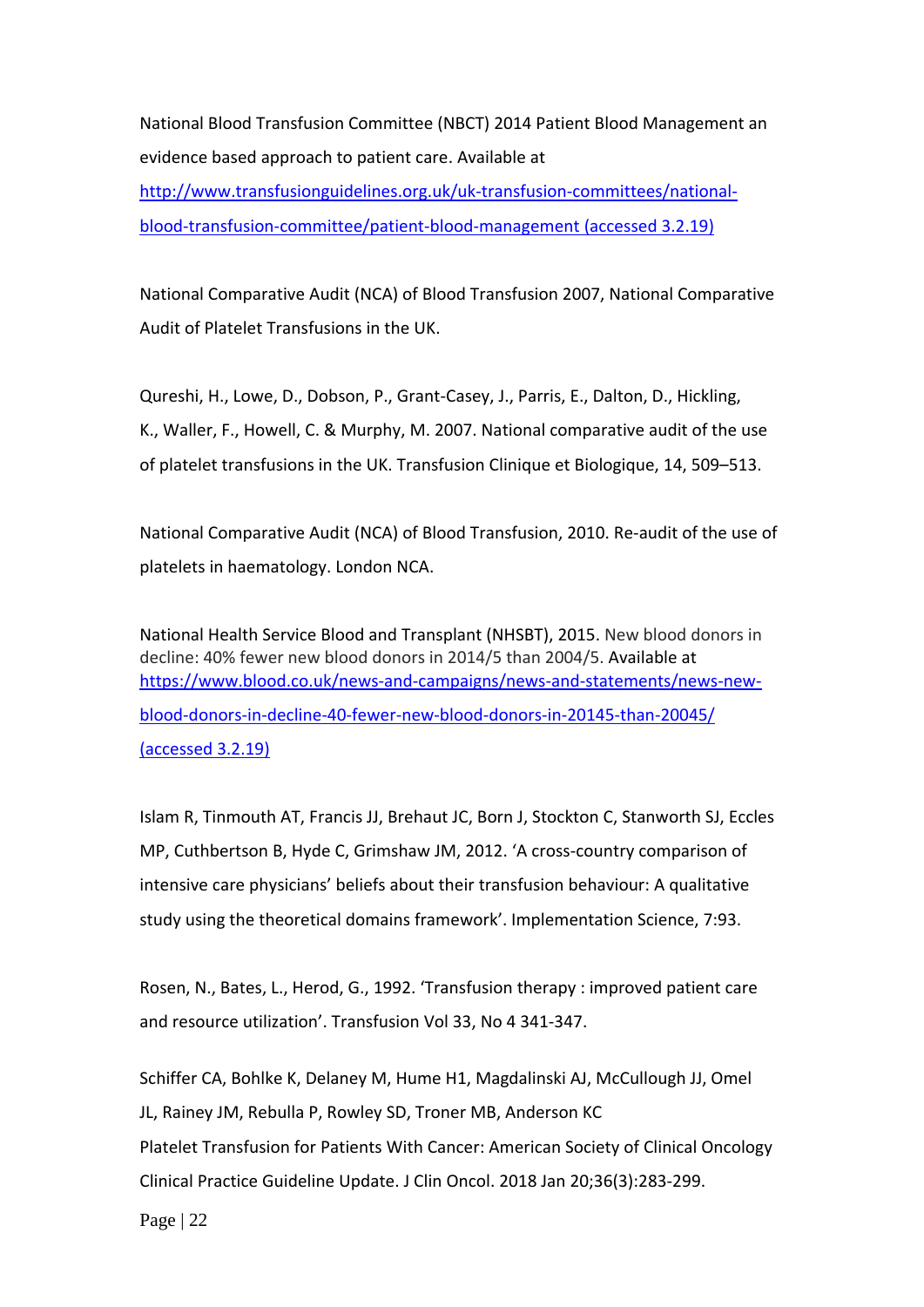Silverman, D, 2004 Qualitative Research: Theory, Method & Practice, 2<sup>nd</sup> edition, SAGE publications, London

[Slichter SJ,](https://www.ncbi.nlm.nih.gov/pubmed/?term=Slichter%20SJ%5BAuthor%5D&cauthor=true&cauthor_uid=15692069) [Davis K,](https://www.ncbi.nlm.nih.gov/pubmed/?term=Davis%20K%5BAuthor%5D&cauthor=true&cauthor_uid=15692069) [Enright H,](https://www.ncbi.nlm.nih.gov/pubmed/?term=Enright%20H%5BAuthor%5D&cauthor=true&cauthor_uid=15692069) [Braine H,](https://www.ncbi.nlm.nih.gov/pubmed/?term=Braine%20H%5BAuthor%5D&cauthor=true&cauthor_uid=15692069) [Gernsheimer T,](https://www.ncbi.nlm.nih.gov/pubmed/?term=Gernsheimer%20T%5BAuthor%5D&cauthor=true&cauthor_uid=15692069) [Kao KJ,](https://www.ncbi.nlm.nih.gov/pubmed/?term=Kao%20KJ%5BAuthor%5D&cauthor=true&cauthor_uid=15692069) [Kickler T,](https://www.ncbi.nlm.nih.gov/pubmed/?term=Kickler%20T%5BAuthor%5D&cauthor=true&cauthor_uid=15692069) [Lee](https://www.ncbi.nlm.nih.gov/pubmed/?term=Lee%20E%5BAuthor%5D&cauthor=true&cauthor_uid=15692069)  [E,](https://www.ncbi.nlm.nih.gov/pubmed/?term=Lee%20E%5BAuthor%5D&cauthor=true&cauthor_uid=15692069) [McFarland J,](https://www.ncbi.nlm.nih.gov/pubmed/?term=McFarland%20J%5BAuthor%5D&cauthor=true&cauthor_uid=15692069) [McCullough J,](https://www.ncbi.nlm.nih.gov/pubmed/?term=McCullough%20J%5BAuthor%5D&cauthor=true&cauthor_uid=15692069) [Rodey G,](https://www.ncbi.nlm.nih.gov/pubmed/?term=Rodey%20G%5BAuthor%5D&cauthor=true&cauthor_uid=15692069) [Schiffer CA,](https://www.ncbi.nlm.nih.gov/pubmed/?term=Schiffer%20CA%5BAuthor%5D&cauthor=true&cauthor_uid=15692069) [Woodson R.](https://www.ncbi.nlm.nih.gov/pubmed/?term=Woodson%20R%5BAuthor%5D&cauthor=true&cauthor_uid=15692069) 2005, Factors affecting posttransfusion platelet increments, platelet refractoriness, and platelet transfusion intervals in thrombocytopenic patients. Blood 105:4106 - 4114

Stake, R., 1995 The art of case study research, Thousand Oaks, SAGE publications, California.

Stake, R., 2000 'Case studies' in Denzin, N., Lincoln, Y (ed.) Handbook of Qualitative Research, 2nd edition, SAGE publications, California

Thompson, C. 2003, Clinical experience as evidence in evidence-based practice. Journal of Advanced Nursing, 43: 230–237.

Tinmouth ,A., Macdougall, L., Fergusson, D., Amin, M., Graham, I.,D., Hebert, P.,C., Wilson, K.,2005. 'Reducing the Amount of Blood Transfused; A Systematic Review of Behavioural Interventions to Change Physicians' Transfusion Practices. Arch Intern Med Vol.165, p845-852.

Downloaded from http//archinte.jamanetwork.com Accessed 6th February 2014

Trimble, M., Hamilton, P., 2016 The thinking doctor; clinical decision making in contemporary medicine, Clinical Medicine, 16 (4):343-346

Tversky A, Kahneman D. 1974 Judgment under Uncertainty: Heuristics and Biases. *Science*, New Series, 185(4157) pp. 1124-1131